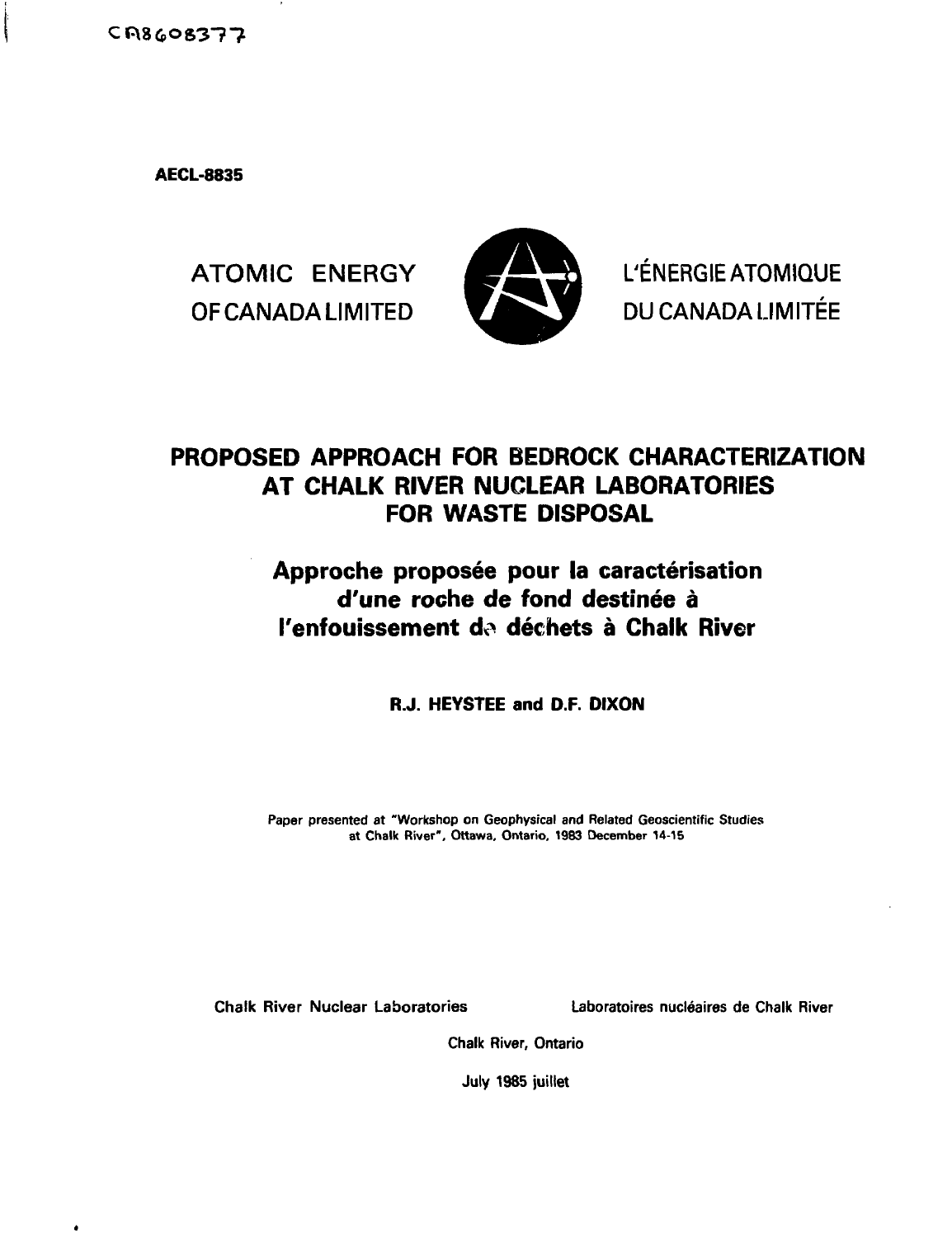## ATOMIC ENERGY OF CANADA LIMITED

## PROPOSED APPROACH FOR BEDROCK CHARACTERIZATION AT CHALK RIVER NUCLEAR LABORATORIES FOR WASTE DISPOSAL

by

R.J. Heystee\* and D.F. Dixon

\*0ntario Hydro 700 University Avenue Toronto, Ontario M5G 1X6

Presented at "Workshop on Geophysical and Related Geoscientific Studies at Chalk River", Ottawa, Ontario, 1983 December 14-15.

> Chalk River Environmental Authority Chalk River Nuclear Laboratories Chalk River, Ontario KOJ 1J0 1985 July

 $\bullet$ 

AECL-8S35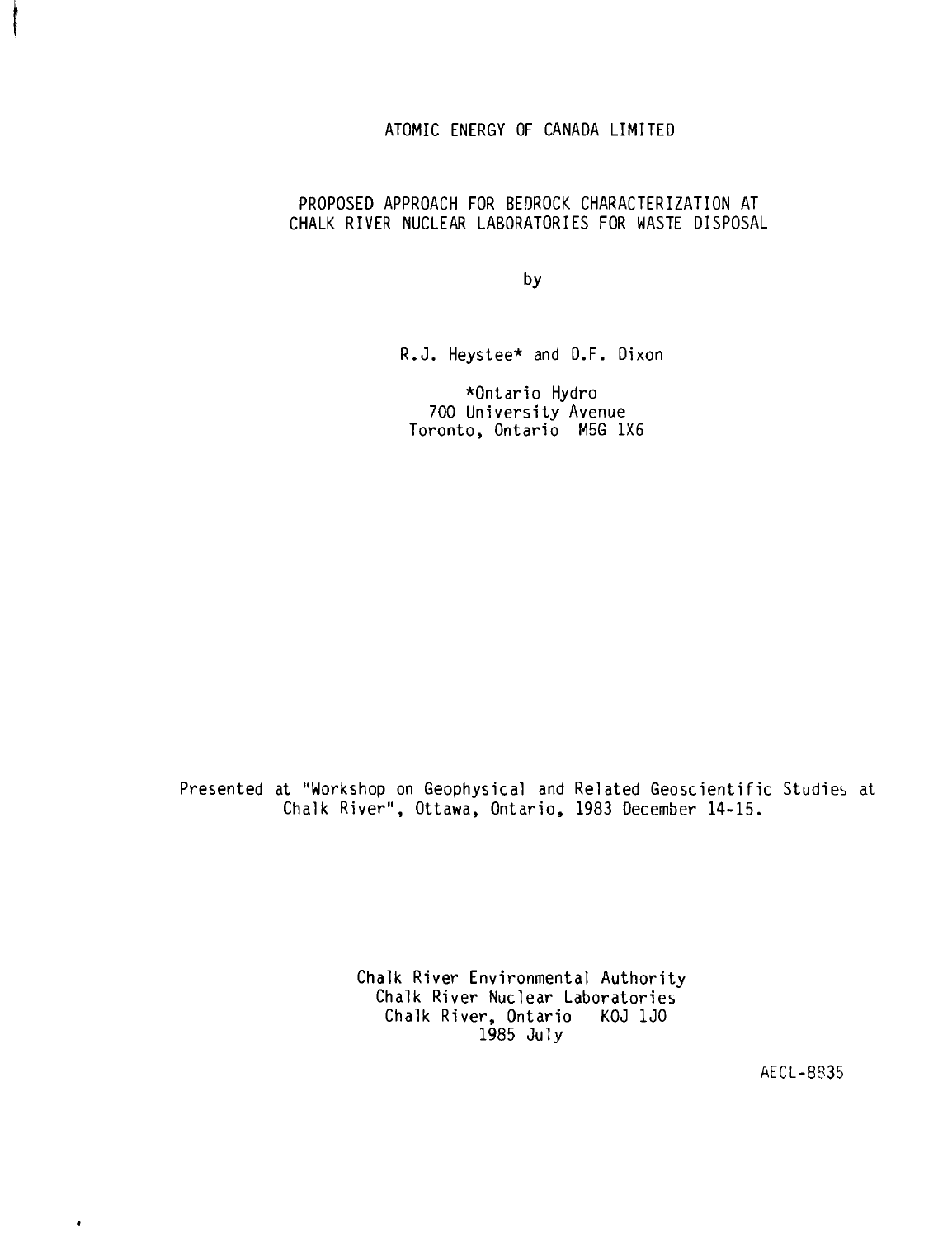#### L'ENERGIE ATOMIQUE DU CANADA, LIMITEE

## Approche proposée pour la caractérisation d'une roche de fond

#### destinée à l'enfouissement de déchets à Chalk River

par

R.J. Heystee\* et D.F. Dixon

\*0ntario Hydro 700 University Avenue Toronto (Ontario) M5G 1X6

#### Résumé

Des déchets de faible et moyenne activité sont engendrés dans les Laboratoires nucléaires de Chalk River par suite du fonctionnement des réacteurs de recherche et de développement et par suite de la production de radioéléments. Les Laboratoires nucléaires de Chalk River doivent gérer ces déchets ainsi que d'autres déchets de faible et moyenne activité engendrés au Canada par des laboratoires, des universités, des hôpitaux et certaines industries. Tous ces déchets sont actuellement stockés sans danger dans des installations surveillées. C'est un fait reconnu que certains de ces déchets continueront de présenter un risque au-delà de la vie utile des installations de stockage. Les déchets radioactifs à longue période devront être placés dans des sites d'enfouissement ne requérant plus d'intervention de nature sécuritaire.

Une option actuellement envisagée pour le stockage de certains de ces déchets est leur enfouissement dans une cavité peu profonde, au sein d'une roche de fond cristalline fracturée. Pour pouvoir concevoir une telle installation et évaluer sa performance à long terme, il est nécessaire d'avoir des données relatives aux caractéristiques géologiques et hydrogéologiques du site. Il faut, en particulier, faire des études pour obtenir des données qui permettront de localiser les discontinuités pouvant exister dans la roche de fond et d'évaluer leurs propriétés géomécaniques et hydrauliques.

Au cours des récentes années, on a eu recours à diverses méthodes géologiques, géophysiques et/ou hydrogéologiques (dans l'air, à la surface du sol et dans des trous de sonde) afin d'obtenir des données concernant les discontinuités de quelques masses rocheuses à Chalk River. Dans ce rapport, on décrit les techniques les plus prometteuses pour l'acquisition de ces données et on donne les grandes lignes de l'approche proposées pour la caractërisation du site d'enfouissement devant être constitué à Chalk River par une cavité peu profonde dans une roche de fond.

> Direction de l'environnement de Chalk River Laboratoires nucléaires de Chalk River Chalk River (Ontario) KOJ 1J0

> > Juillet 1985 AECL-8835

 $\bullet$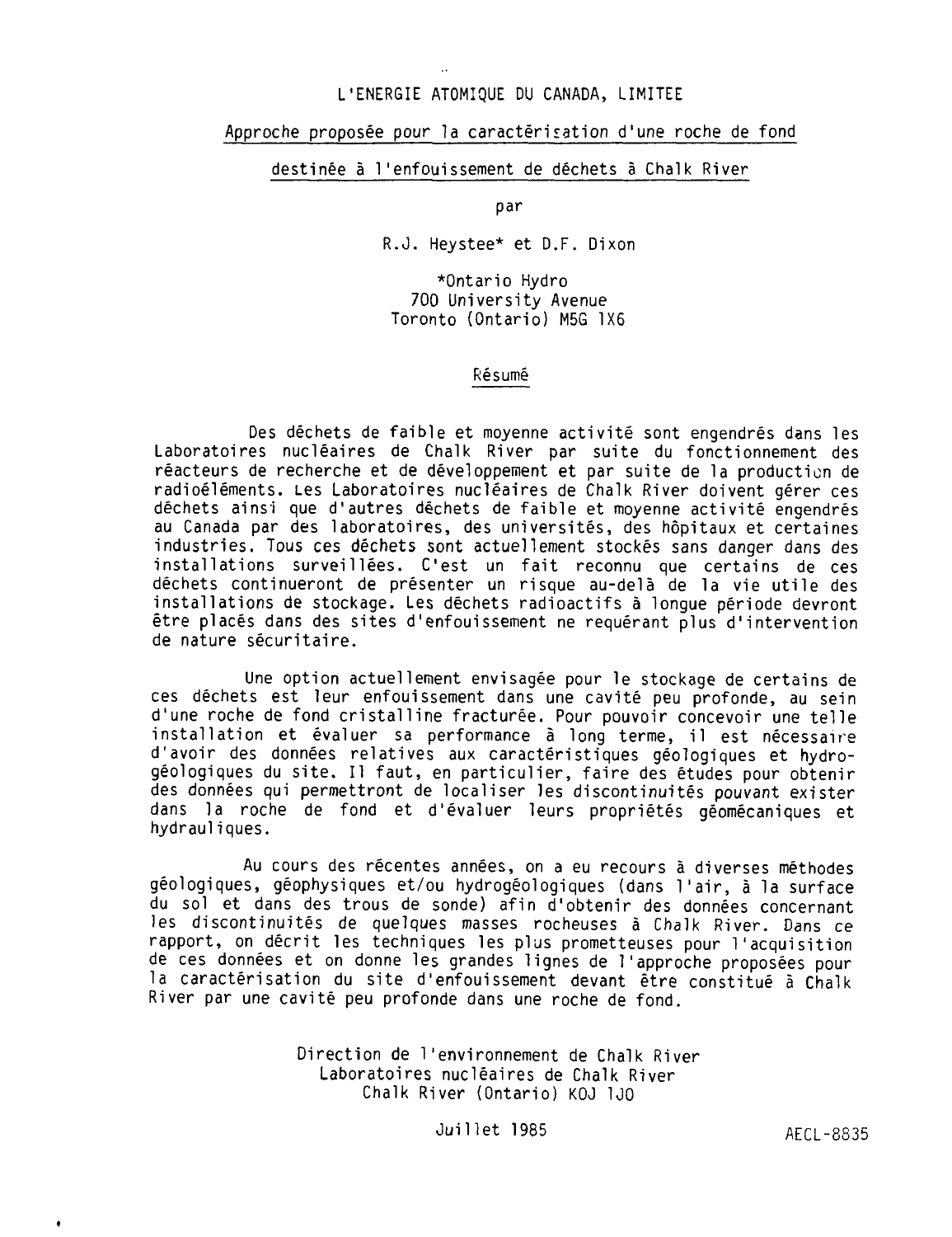## ATOMIC ENERGY OF CANADA LIMITED

#### PROPOSED APPROACH FOR BEDROCK CHARACTERIZATION AT CHALK RIVER NUCLEAR LABORATORIES FOR WASTE DISPOSAL

by

R.O. Heystee\* and D.F. Dixon \*0ntario Hydro Toronto, Ontario M5G 1X6

#### ABSTRACT

Low- and intermediate-level wastes (L&ILW) are produced at the Chalk River Nuclear Laboratories (CRNL) by the operation of reactors for nuclear research and development and by the production of radioisotopes. CRNL also manages L&ILW produced by Canadian research laboratories, universities, hospitals and some industries. These wastes are currently being safely stored. Surveillance is required during storage and it is recognized that some of these wastes will remain hazardous beyond the useful lifetime of the storage facilities. These longer-lived wastes will require disposal where disposal means emplacement with no further action required for safety.

One option that is being considered for the disposal of some of these wastes is to emplace them in a shallow rock cavity in fractured crystalline bedrock on the CRNL property. To design such a disposal facility and to evaluate its long-term performance, data must be obtained on the geologic and hydrogeologic characteristics of the site. In particular, investigations must obtain data that will help locate discontinuities in the bedrock and evaluate their geomechanical and hydraulic properties.

Over the past several years, a variety of airborne, ground surface and borehole geological, geophysical and/or hydrogeological methods have been used to acquire data on some rock mass discontinuities at CRNL. The techniques which are apparently more useful for acquiring these data are described and a proposed approach to site characterization for a shallow rock cavity at CRNL is outlined.

> Chalk River Environmental Authority Chalk River Nuclear Laboratories Chalk River, Ontario 1985 July

> > AECL-3335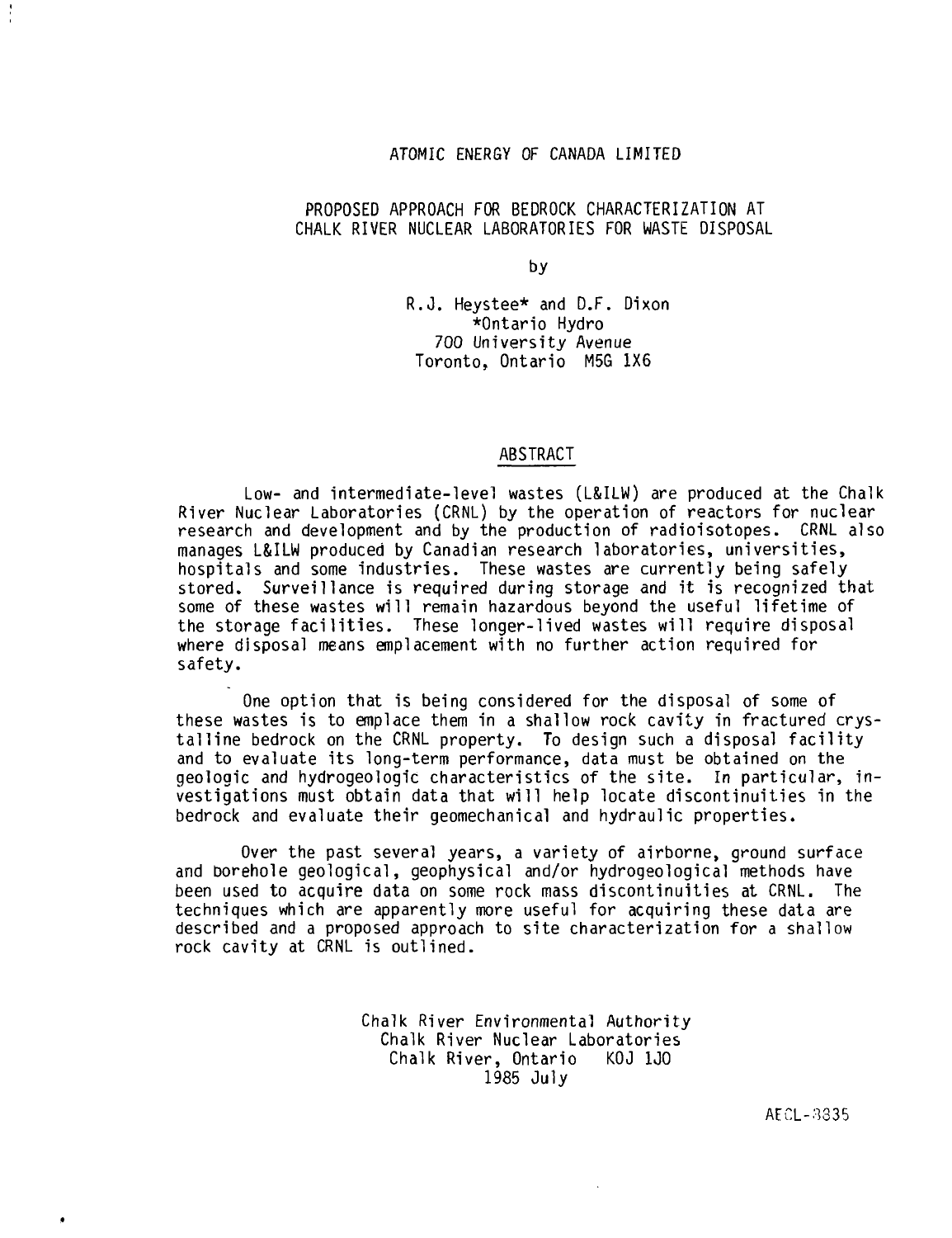## Table of Contents

 $\mathcal{L}_{\mathcal{A}}$ 

 $\mathcal{L}(\mathcal{A})$  and  $\mathcal{L}(\mathcal{A})$ 

 $\bullet$ 

ļ

|     |                                                           | Page                    |
|-----|-----------------------------------------------------------|-------------------------|
| 1.  | INTRODUCTION AND SCOPE                                    | $\mathbf{1}$            |
| 2.  | DESCRIPTION OF LOW- AND INTERMEDIATE-LEVEL WASTES         | $\mathbf{1}$            |
| 3.  | THE CRNL SHALLOW ROCK CAVITY DISPOSAL CONCEPT             | $\overline{\mathbf{3}}$ |
| 4.  | GEOLOGIC SETTING AND SEISMICITY                           | $\overline{3}$          |
| 5.  | DATA REQUIREMENTS FOR THE DESIGN OF A SHALLOW ROCK CAVITY | 6                       |
| 6.  | PAST SITE INVESTIGATION EXPERIENCES AT THE CRNL PROPERTY  | 9                       |
| 7.  | AIRBORNE TECHNIQUES                                       | 11                      |
|     | Discussion of Reported Results<br>7.1                     | 11                      |
|     | 7.2<br>Implications of Results                            | 13                      |
| 8.  | GROUND SURFACE TECHNIQUES                                 | 13                      |
|     | Discussion of Reported Results<br>8.1                     | 13                      |
|     | 8.2<br>Implications of Results                            | 15                      |
| 9.  | BOREHOLE TECHNIQUES                                       | 15                      |
|     | Discussion of Reported Results<br>9.1                     | 15                      |
|     | 9.2<br>Implications of Results                            | 17                      |
| 10. | CONCLUDING REMARKS                                        | 18                      |
| 11. | <b>REFERENCES</b>                                         | 19                      |

 $\sim 10^{-11}$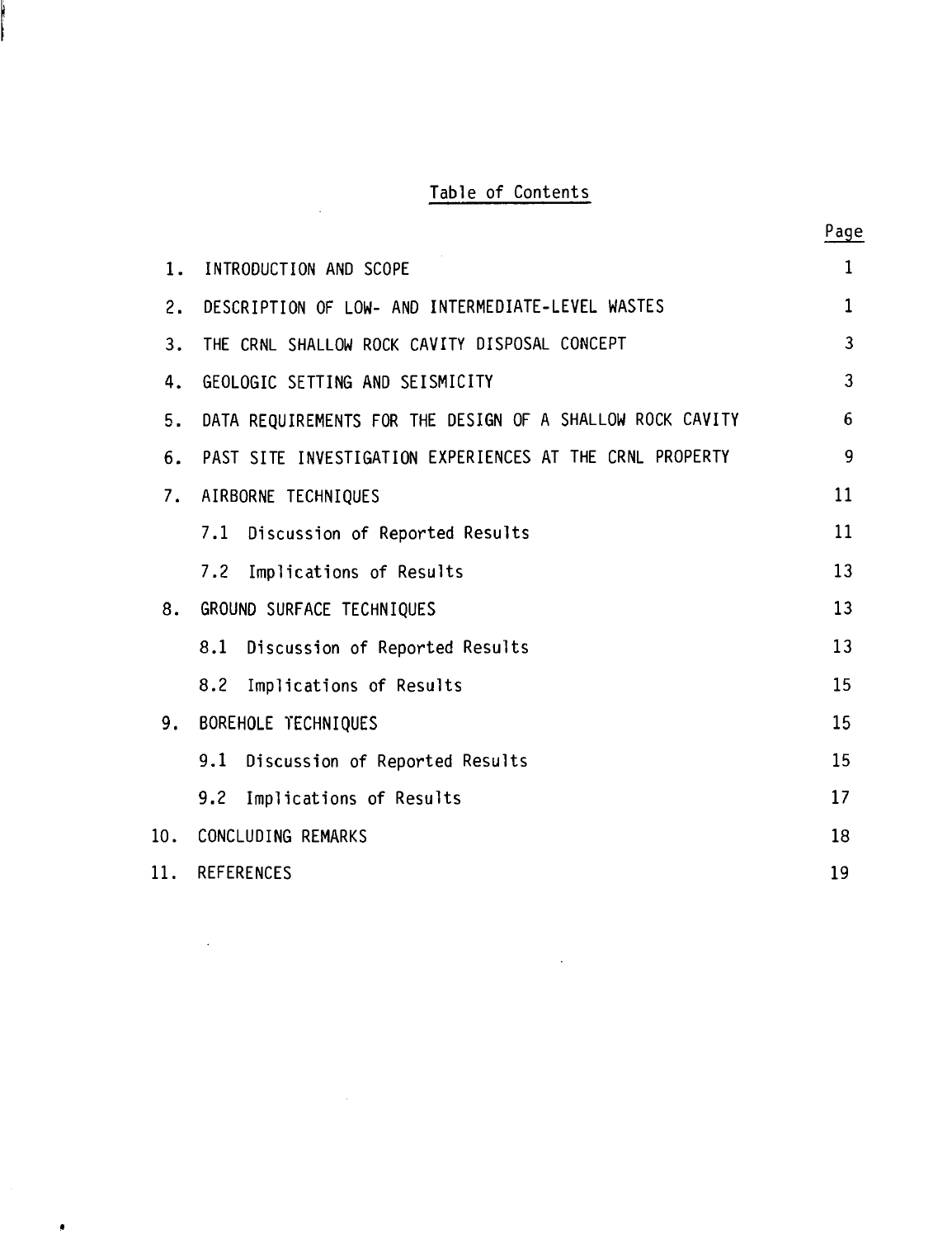#### ATOMIC ENERGY OF CANADA LIMITED

## PROPOSED APPROACH FOR BEDROCK CHARACTERIZATION AT CHALK RIVER NUCLEAR LABORATORIES FOR WASTE DISPOSAL

#### by

## R.J. Heystee and D.F. Dixon

#### 1. INTRODUCTION AND SCOPE

 $\bullet$ 

The disposal of low-level waste (LLW) and intermediate-level waste (ILW) on the Chalk River Nuclear Laboratories (CRNL) property (Figure 1) is currently being evaluated by Atomic Energy of Canada Limited (AECL). Two concepts that are being considered are shallow land burial [1] and disposal in a shallow rock cavity (SRC) [2]. The former facility would be situated in a well-drained sand deposit above the water-table. The latter facility would be located in the fractured Precambrian crystalline rock mass on the CRNL property and is the focus of the following discussion.

The scope of this paper is limited to brief descriptions of the SRC concept, the types of LLW and ILW involved and the geologic data that must be obtained at a potential site in fractured crystalline rock. The most important geologic information required in this type of rock concerns the  $n$  ature and distribution of the rock mass discontinuities<sup>1</sup>. These largely control the geomechanical and hydraulic properties of the rock mass. Descriptions of site investigation techniques for obtaining these data are based on experiences gained in the investigation of the bedrock at the CRNL property. The overall objective of this paper is to outline an approach to choosing a potentially suitable location for a SRC and to characterizing the geologic and hydrogeologic conditions at that location.

#### 2. DESCRIPTION OF LOW- AND INTERMEDIATE-LEVEL WASTES

Radioactive waste at CRNL is currently being stored in a variety of facilities which are described by Morrison [3] and Feraday [1]. The 80 000  $m<sup>3</sup>$  of stored waste accumulated by 1982 is categorized as being about 80 percent LLW, 15 percent ILW and about 5 percent high-level waste (HLW). The LLW consists mainly of trash arising from the operation and maintenance

 $1$  Discontinuity is a general term for any break in a rock mass across which there is zero or low tensile strength.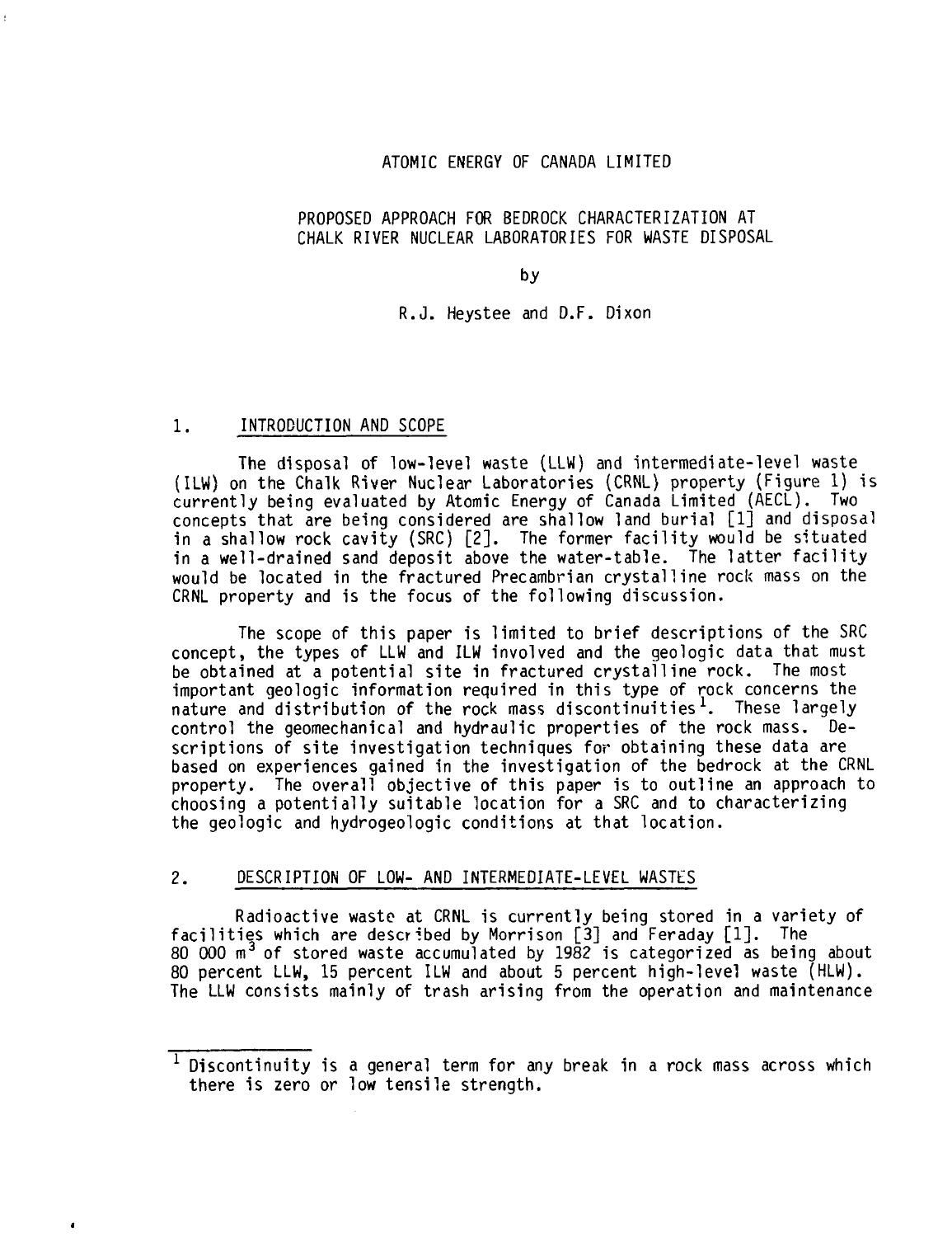

**Figure 1. Location of Chalk River Nuclear Laboratories and the waste management areas.**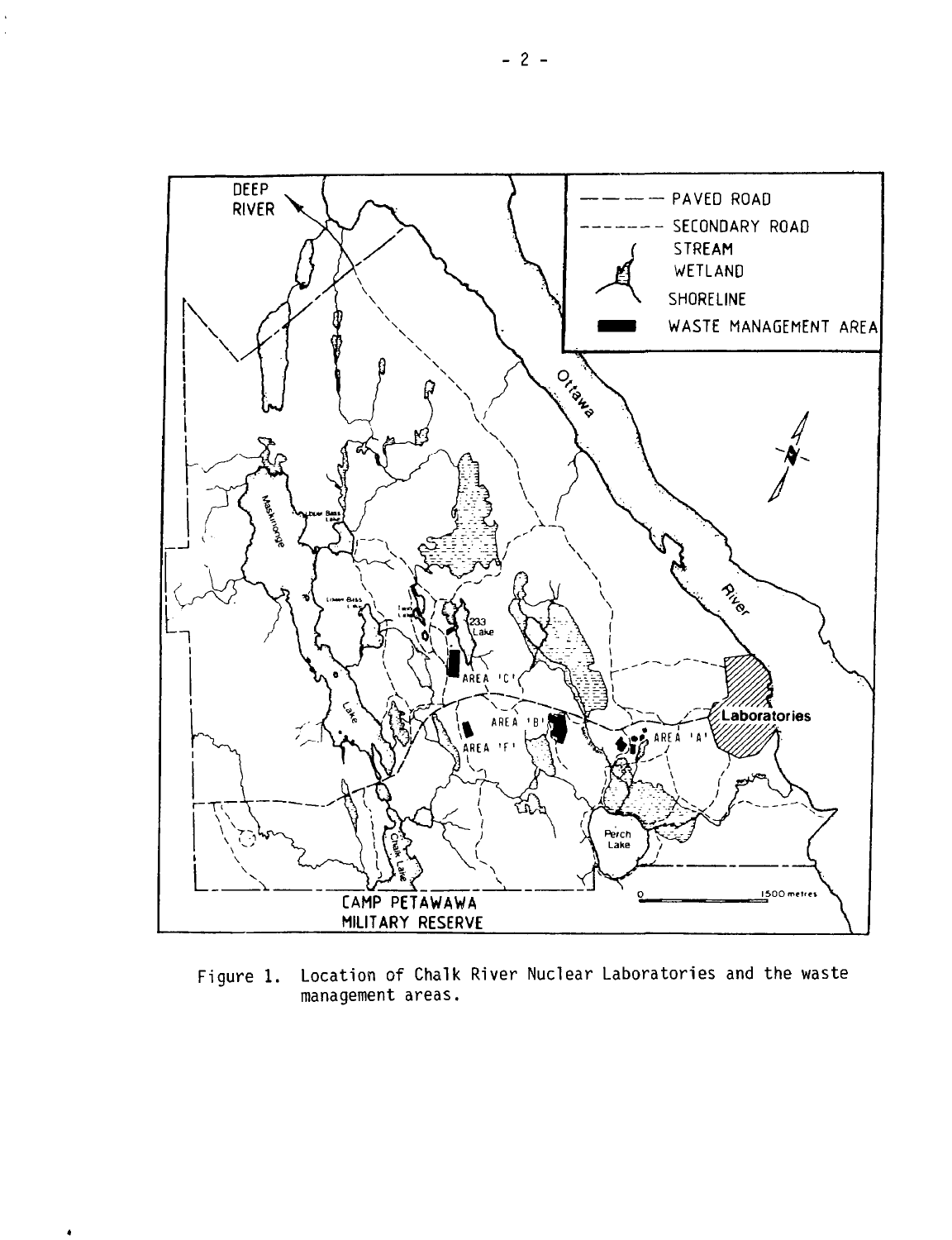of nuclear facilities. Typically, it contains discarded protective clothing and cleaning materials (e.g. mops and rags), worn out and outdated equipment and tools, contaminated scrap metal and other miscellaneous materials. The ILW includes ion exchange resins, filters,  $60<sup>o</sup>$  sources, residues from radioisotope production and some redundant reactor components. The small quantity of HLW is mainly irradiated experimental fuel and in-core reactor components containing long-lived activation products. Up to 1982, about 3000 m<sup>3</sup> of space had been used annually to store the waste. Since that time, a new Waste Treatment Centre has become partially operational with the prospect of eventually decreasing the volume of waste requiring disposal to about 1500  $m^3$  each year [4, 5, 6].

#### 3. THE CRNL SHALLOW ROCK CAVITY DISPOSAL CONCEPT

Preliminary engineering design studies have been conducted for the SRC concept primarily to estimate the cost of disposal by this method [7]. The studies were generic; they did not take into account any geologic or hydrogeologic data specific to the bedrock at the CRNL property.

Multi-level and single-level repository layouts were evaluated. A single-level layout is shown in Figure 2. All the layouts are based on the modular principle where the waste emplacement room is the basic unit (Figure 3) . The emplacement rooms vary in size depending on the concept trigure 3). The employment rooms vary  $\frac{3}{100}$  m<sup>3</sup> to 38 000 m<sup>3</sup>, cross-sectional areas no larger than  $600 \text{ m}^2$  and maximum widths of 20 m. The emplacement rooms are positioned off secondary haulage ways, which in turn are connected to the main haulage ways. The main haulage ways are joined to the ground surface by a shaft, ramp or adit. The areal dimensions of a single-level repository at CRNL would be in the order of 200 m by 200 m.

Before emplacement, the waste material would be reduced in volume, when appropriate, and immobilized (e.g. in bitumen or concrete). After the emplacement room is filled it would be backfilled with a suitable buffer material. Once the entire repository is filled, the haulage ways and entrance would be backfilled and sealed.

#### 4. GEOLOGIC SETTING AND SEISMICITY

Brown [8] has provided a description of the geologic conditions at the CRNL property. The property is within the Ontario Gneiss belt of the Grenville Province of the Canadian Shield and is underlain by three main rock types: paragneiss, monzonitic gneiss and a diabase. The diabase is located spatially along the paragneiss-monzonitic gneiss contact. In some locations the diabase has been altered to chlorite such as, for example, in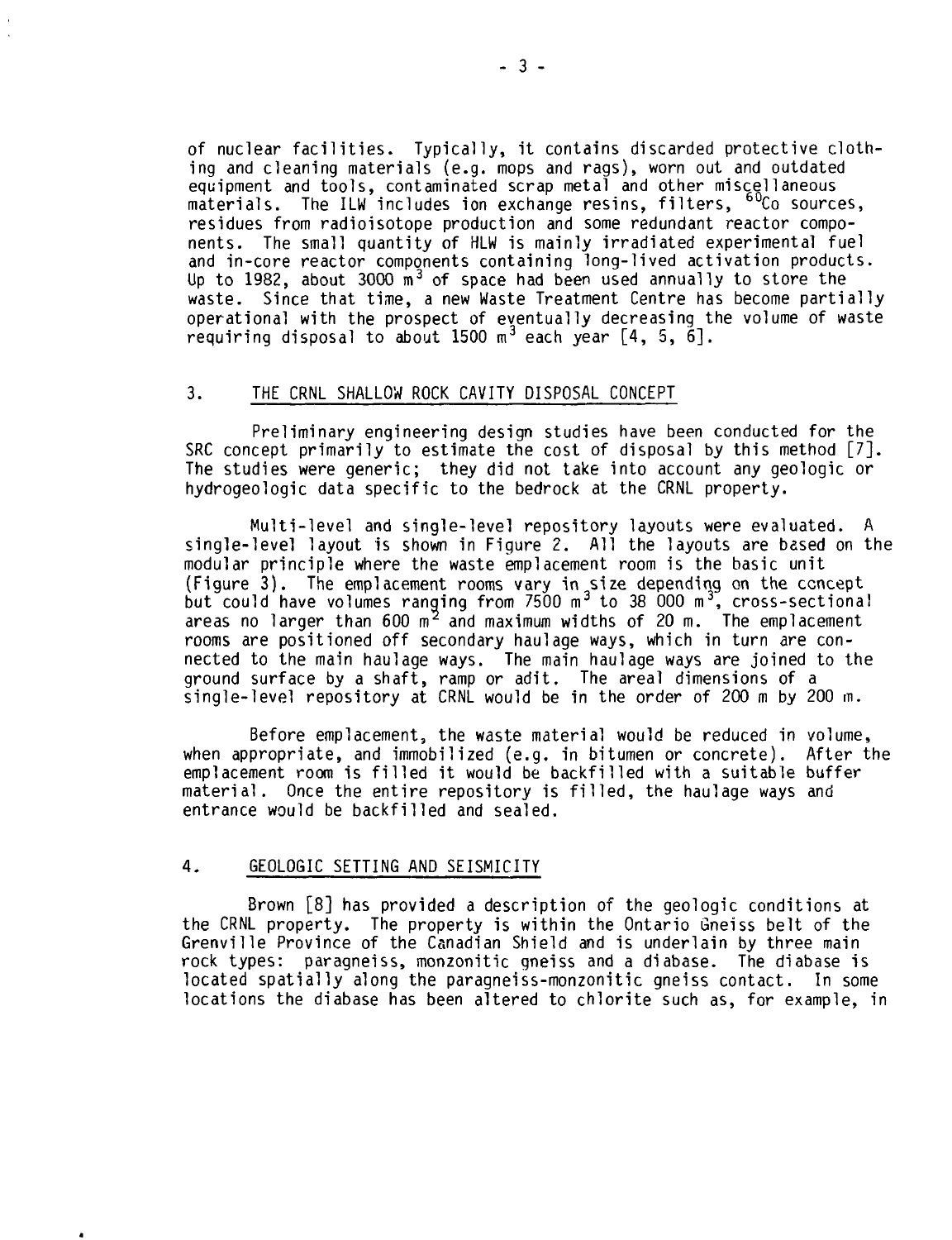

Figure 2. Conceptual layout drawing of a shallow rock cavity disposal facility (from Reference [7]).

 $\blacksquare$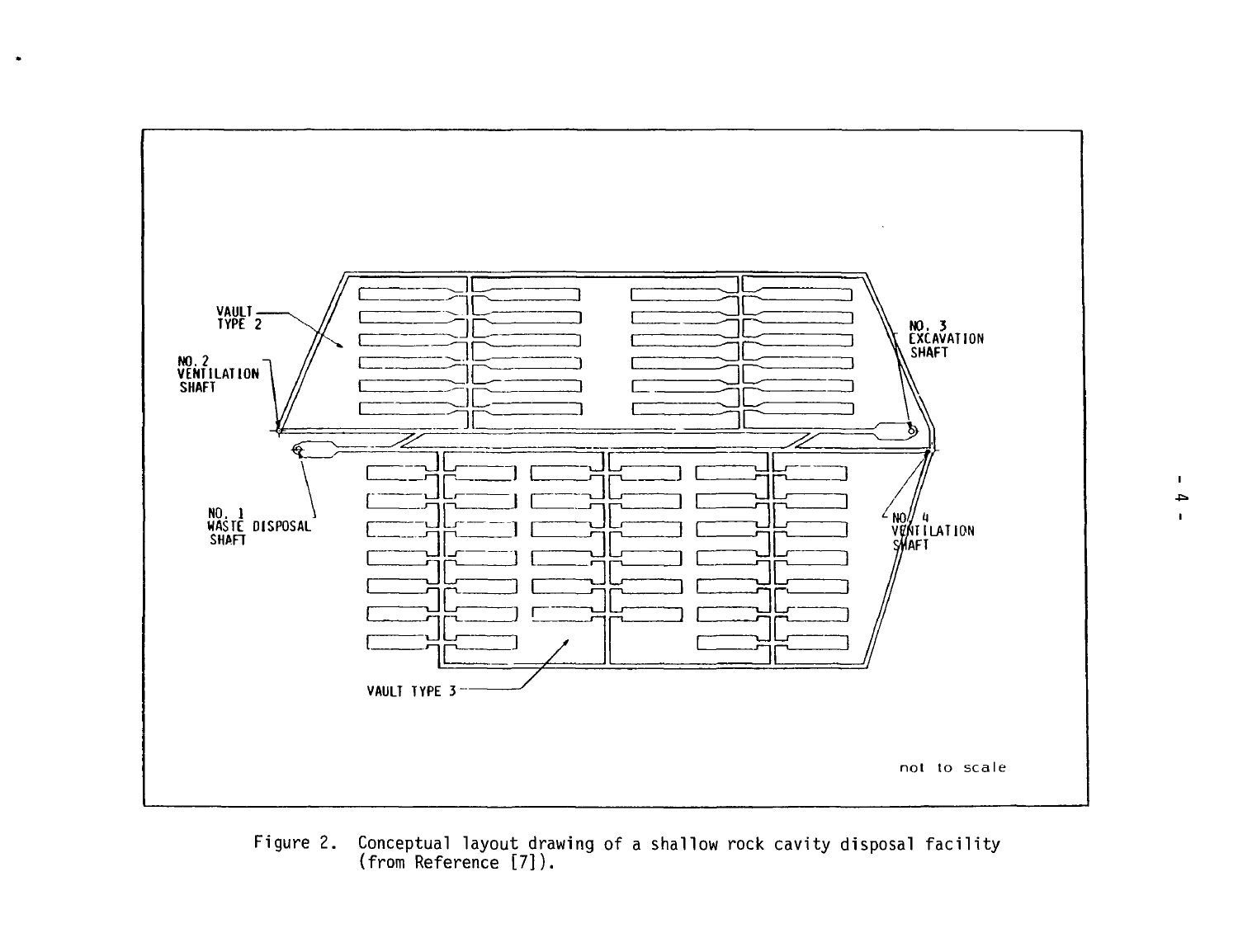

 $\sim 10^7$ 

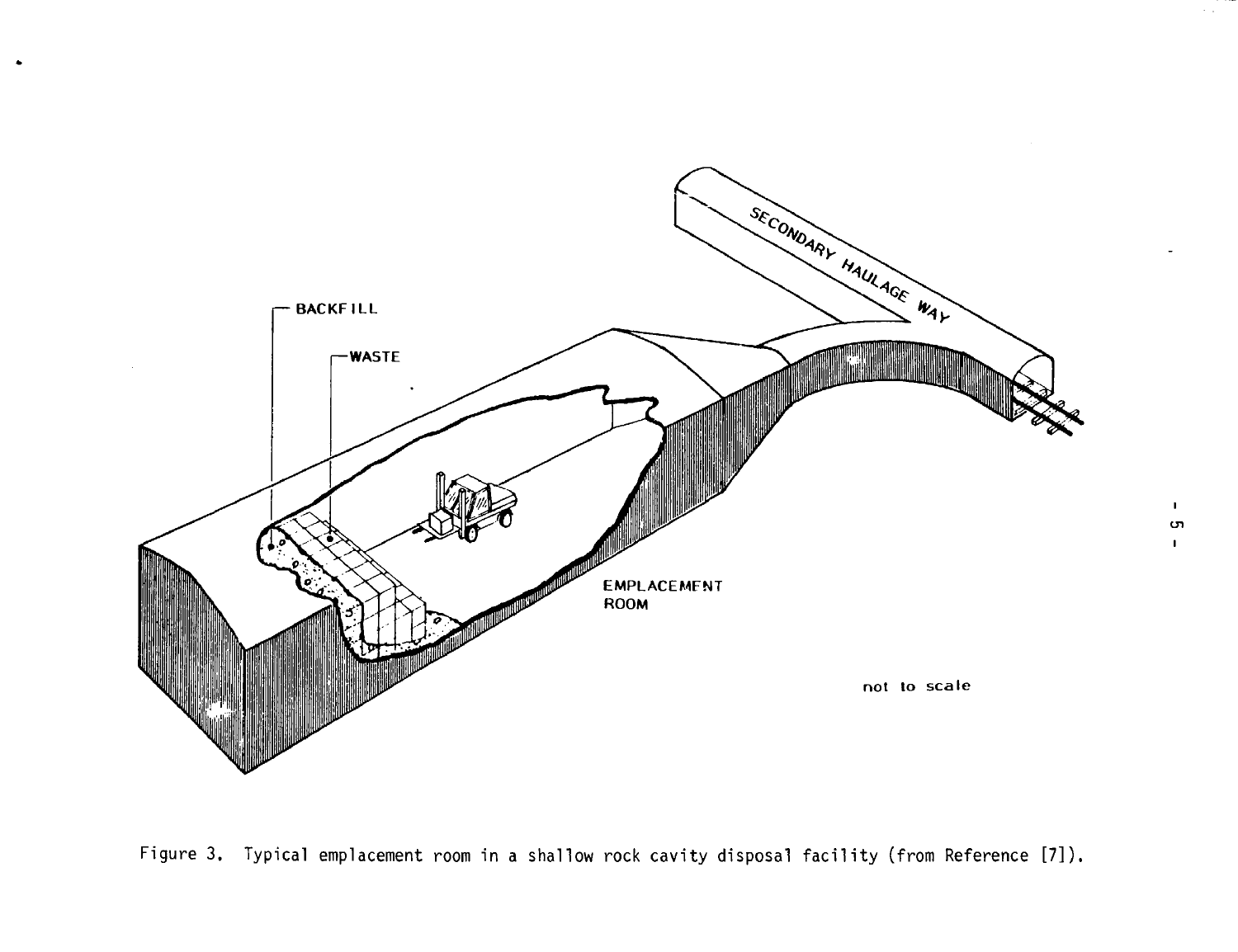borehole  $CR6<sup>2</sup>$  between 209 and 289 m  $[9, 10]$ . All three rock units have undergone strong compressional folding and several mylonite zones were created by this process. Many of the discontinuities present in the rock mass are related to this folding. Superimposed upon the discontinuities created by these geologic processes are those related to the creation of the Ottawa-Bonnechere graben. In the area of the CRNL site the Ottawa River fault forms the northern margin of the system of faults associated with the graben. Perpendicular to the Ottawa River fault is a system of later cross faults. In more recent geological times the area was subjected to glacial erosion and uplift. These processes have also created fracturing in the bedrock. In general, the CRNL property has been subjected to several periods of deformation which have resulted in a highly complex fractured bedrock.

The CRNL property is located within the western boundary of a seismically active area known as the Western Quebec Zone (WQZ) [11]. This zone has been delineated on the basis of an apparent clustering of historic earthquake activity in eastern Canada. The WQZ includes a great number of small to moderate, and a few large, historical earthquakes. An earthquake of about Richter magnitude 6 occurred near Montreal in 1732, of Richter magnitude 6.25 at Timiskaming in 1935 and of Richter magnitude 5.6 near Cornwall in 1944. In a circular area with radius of 450 km surrounding the CRNL property, including the WQZ and Eastern background area, there are occurrence reports of some 28 earthquakes with Richter magnitudes greater than 5 since 1661. The tectonic reasons for the concentration of seismic activity in this zone are not yet understood although much research is being undertaken in this direction.

## 5. DATA REQUIREMENTS FOR THE DESIGN OF A SHALLOW ROCK CAVITY

To design and construct a SRC disposal facility in the bedrock at the CRNL property and to evaluate its long-term safety, the following information must be obtained:

#### (1) Groundwater Flow Patterns

The control of groundwater flow through the rock mass during the construction and operation of a SRC and following its closure will be an important consideration in its design. In particular, cognizance must be taken of the fact that the potential migration of radionuclides away from the repository will be the result of groundwater inflow and associated leaching of the waste material. Predictions of radionuclide migration will therefore require the determination of groundwater flow pathways through the system of rock mass discontinuities.

<sup>2</sup> CR6 - Chalk River borehole number 6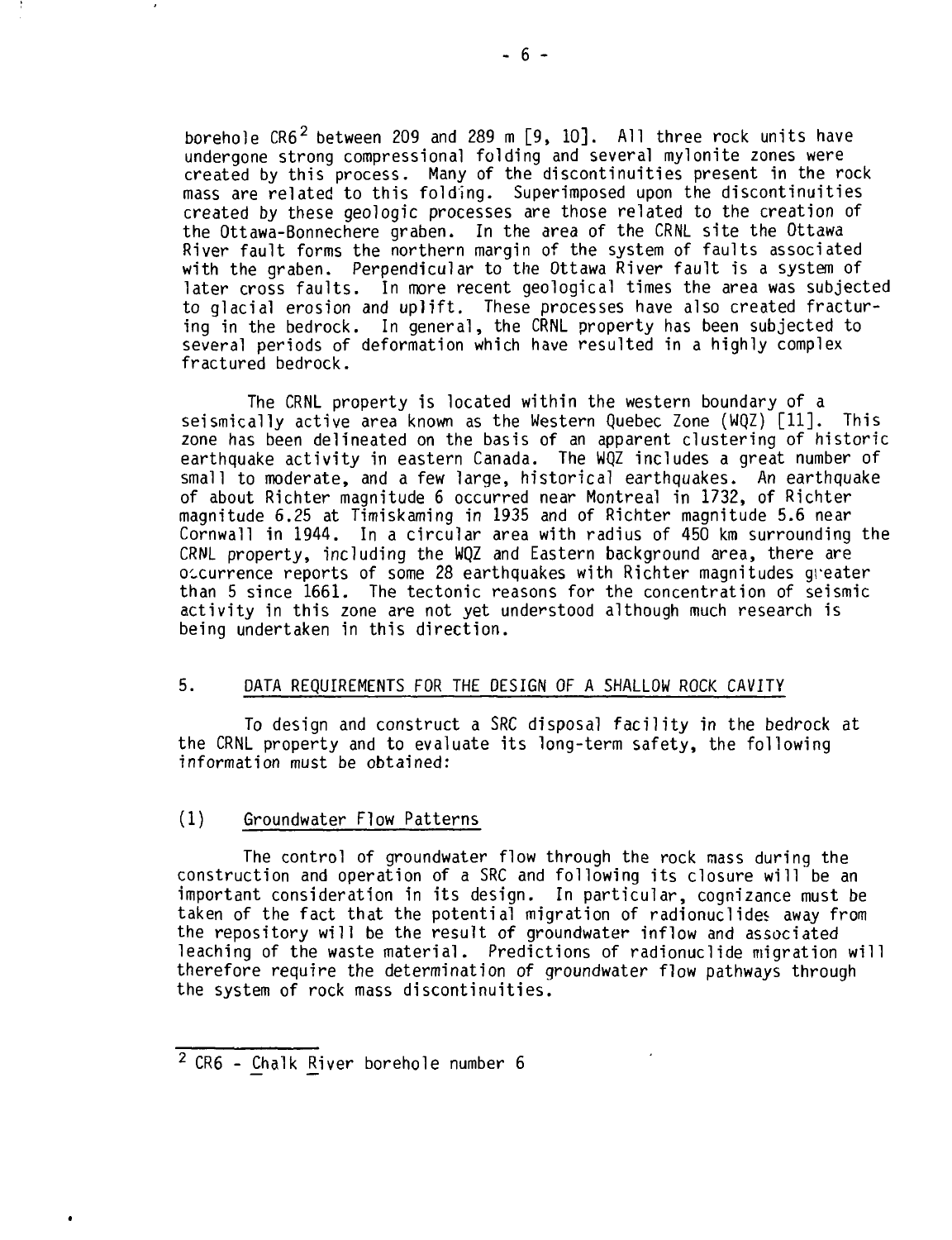Figure 4 depicts the important role that large-scale discontinuities, such as fracture zones, faults and shear zones, may have in controlling groundwater flow patterns [12, 13]. The large-scale discontinuities may be either permeable or impermeable and will thus drain or impede the movement of water from the adjacent rock mass. The flow of water in the rock mass between the large-scale discontinuities will be governed by the location and geometry of the joints and fractures. In particular, it will be the aperture<sup>3</sup> and the interconnectivity of the joints and fractures which govern the rates and direction of vater movement through the entire system of joints and fractures [13, 14]. Since flow through a fracture is proportional to the cube cf the aperture [15], it is expected that flow through a rock mass is dominated by a series of interconnected joints and fractures having the larger apertures.

Thus, a site characterization program is required to define the geometry of the discontinuity network to determine groundwater flow patterns.

## (2) Location of Major Weak Zones

Faults, shear zones and zones of highly fractured rock should be avoided during the construction of an underground opening. In addition to acting as potential conduits for groundwater flow, these features may create rock instability problems. Therefore, it will be necessary to locate these potentially weak zones prior to construction and then to situate a SRC between them in relatively unfractured rock.

## (3) Rock Mass Quality

Between the major zones of weakness, the rock mass deformation will be controlled by the system of joints and fractures. The joints and fractures of varying orientations, spacing and persistence often intersect and bound blocks of unfractured rock. The size of the blocks, the interblock strength, the discontinuity pore pressure and in situ stress field will determine the mechanical response of a rock mass to the presence of an underground opening [16].

The accurate prediction of the mechanical behaviour of a rock mass is not currently, and may never be, possible [17]. This is due mainly to an inability to locate and describe all discontinuities in a rock mass. Also, an incomplete understanding of the complex mechanical behaviour of fractured rock masses does not permit predictions of deformation. To overcome this problem, design decisions on configuration and rock support for the underground openings are made on the basis of past experiences in similar rock types. The conditions at one site are related to another by

<sup>3</sup> See Table 1 for definition.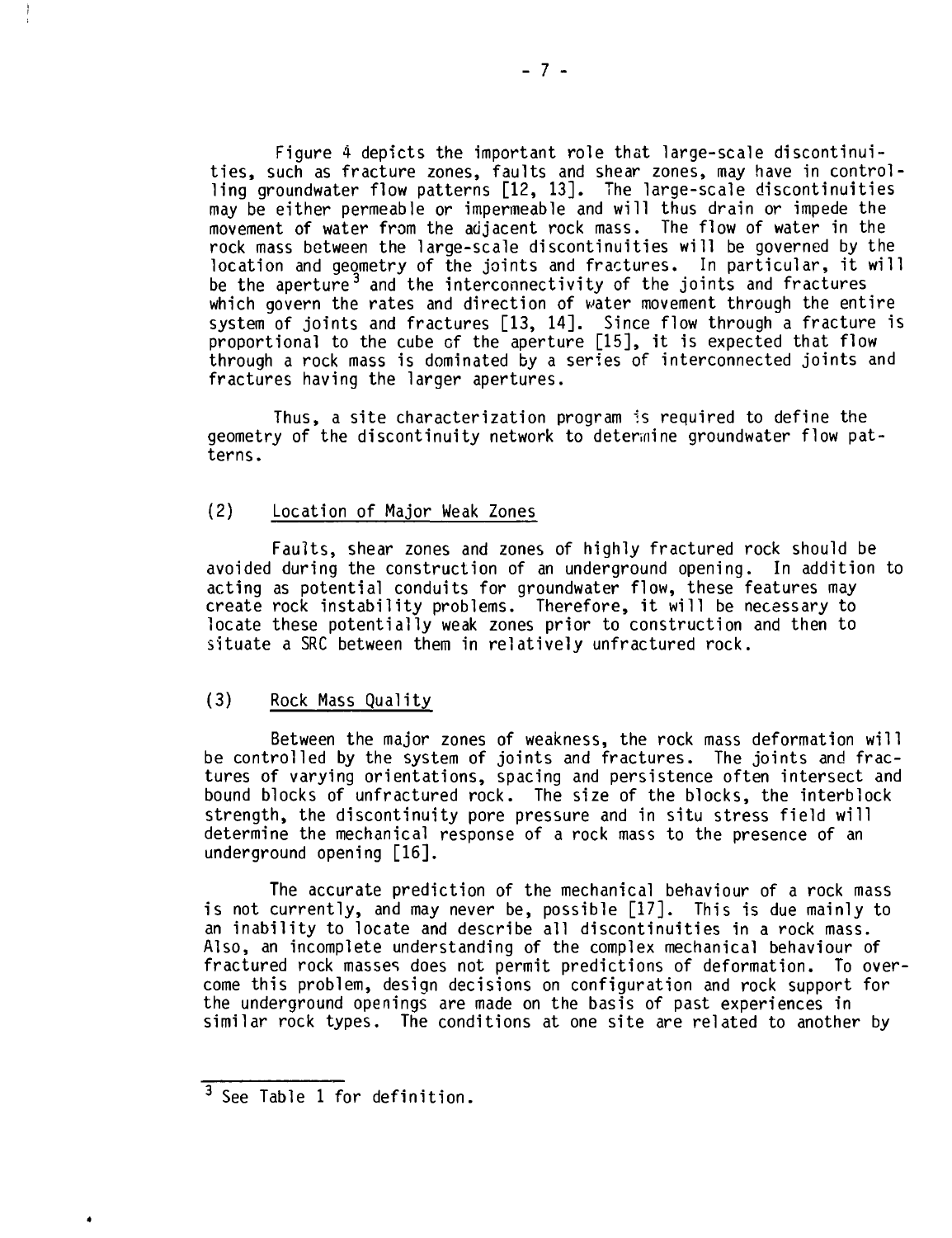

Figure 4. Hypothetical groundwater flow system in a fractured crystalline rock mass (from References [12] and [13]).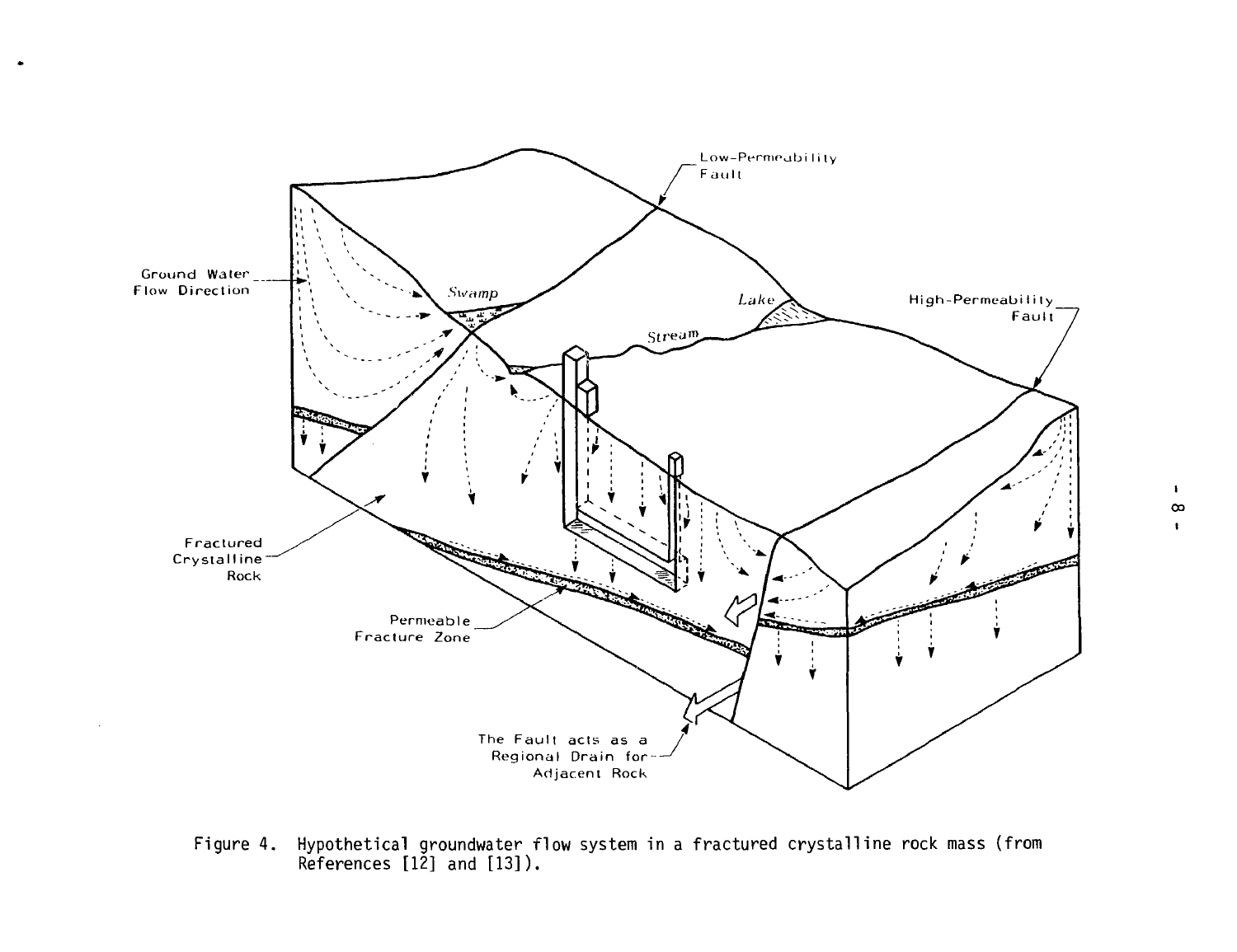using rock mass classification systems (e.g. see [16, 17, 18]). Most of these systems require information on the location, geometry and surface characteristics of the discontinuities. This information may be obtained from the observations on rock core, borehole walls and other rock surface exposures.

## (4) Description of Discontinuities

A factor common to all of the above data requirements is the important role of the rock mass discontinuities. Therefore, the collection of data which describe the location and characteristics of discontinuities will be a fundamental requirement of a site investigation in crystalline rock.

Table 1 summarizes the ten parameters which must be obtained for each rock mass discontinuity to obtain a complete description of a system of discontinuities [19]. A variety of site investigation techniques will have to be employed to obtain this information.

#### (5) Radionuclide Migration Properties

In the event of a radionuclide release from the SRC, the spatial and temporal distribution of radionuclides would be largely controlled by the groundwater flow patterns in the discontinuity network. However, during groundwater transport there would be dilution of radionuclide concentrations by dispersion, diffusion and geochemical radionuclide attenuation processes. Data describing these processes must be obtained to assess the long-term performance of the SRC.

#### (6) Seismicity

Since the CRNL property is located in a seismically active region, an assessment of the potential effects of seismicity on the SRC ability to contain the radioactive waste material should be evaluated.

## 6. PAST SITE INVESTIGATION EXPERIENCES AT THE CRNL PROPERTY

Since 1977 the CRNL property has been used as a research area in the Canadian nuclear fuel waste management program [20] and was selected for the purpose of developing techniques to characterize fractured crystalline rock. Investigators from the National Hydrology Research Institute (Environment Canada), Geological Survey of Canada (Energy, Mines and Resources), Earth Physics Branch (Energy, Mines and Resources), and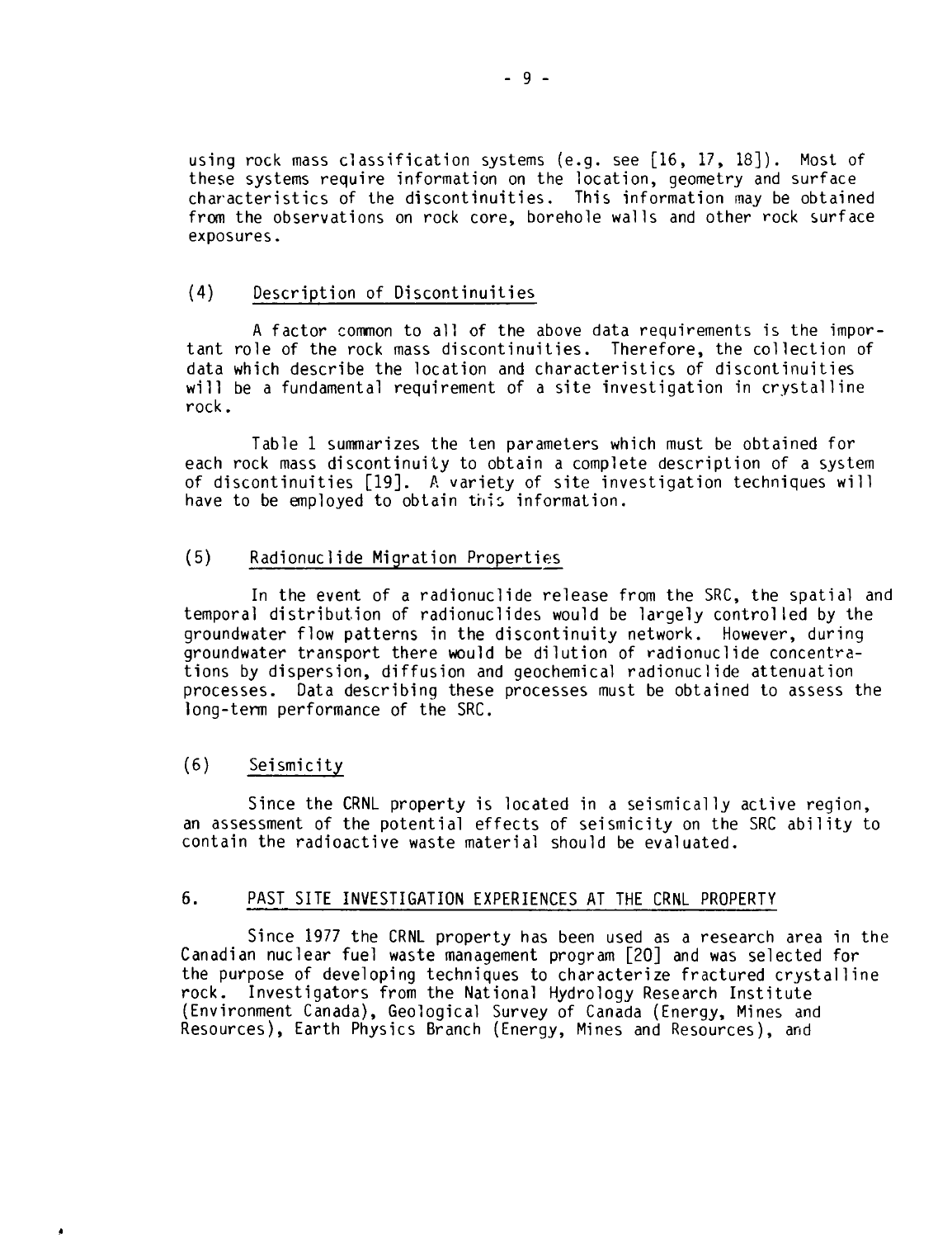## Table 1. Parameters Which Describe Discontinuities in a Rock Mass T19T

- 1. Orientation is the attitude of a discontinuity in space.
- 2. Spacing is the perpendicular distance between discontinuities,
- 3. Persistence refers to the trace length of a discontinuity as observed in an exposure.
- 4. Roughness is the inherent surface roughness and waviness relative to the mean plane of a discontinuity.
- 5. Aperture is the perpendicular distance between adjacent blocks of intact rock.
- 6. Wall Strength is the compressive strength of the adjacent rock walls.
- 7. Filling is the material that separates the adjacent rock walls of a discontinuity.
- 8. Seepage is the observation of groundwater movement through the discontinuity.
- 9. Number of Sets is the number of joint sets comprising the intersecting joint system.
- 10. Block Size is the rock block dimensions resulting from the mutual orientation of intersecting joint sets and resulting from the spacing of individual sets.

contracting agencies have used numerous techniques, with varying degrees of success, to characterize lithologies and discontinuities in the CRNL property bedrock (for example, see [21]). These techniques have been used mainly in a small area of the CRNL property centred in the vicinity of Upper and Lower Bass Lakes (Figure 1). Many of these site investigation techniques have been reviewed and the techniques that appear useful for providing SRC design data have been identified. However, this review is neither exhaustive nor unbiased.

Techniques that have been reviewed are divided into three categories based on the vantage point from which they examine the rock mass: i.e., airborne, ground surface and borehole techniques. These are listed in Table 2 and are discussed in more detail below.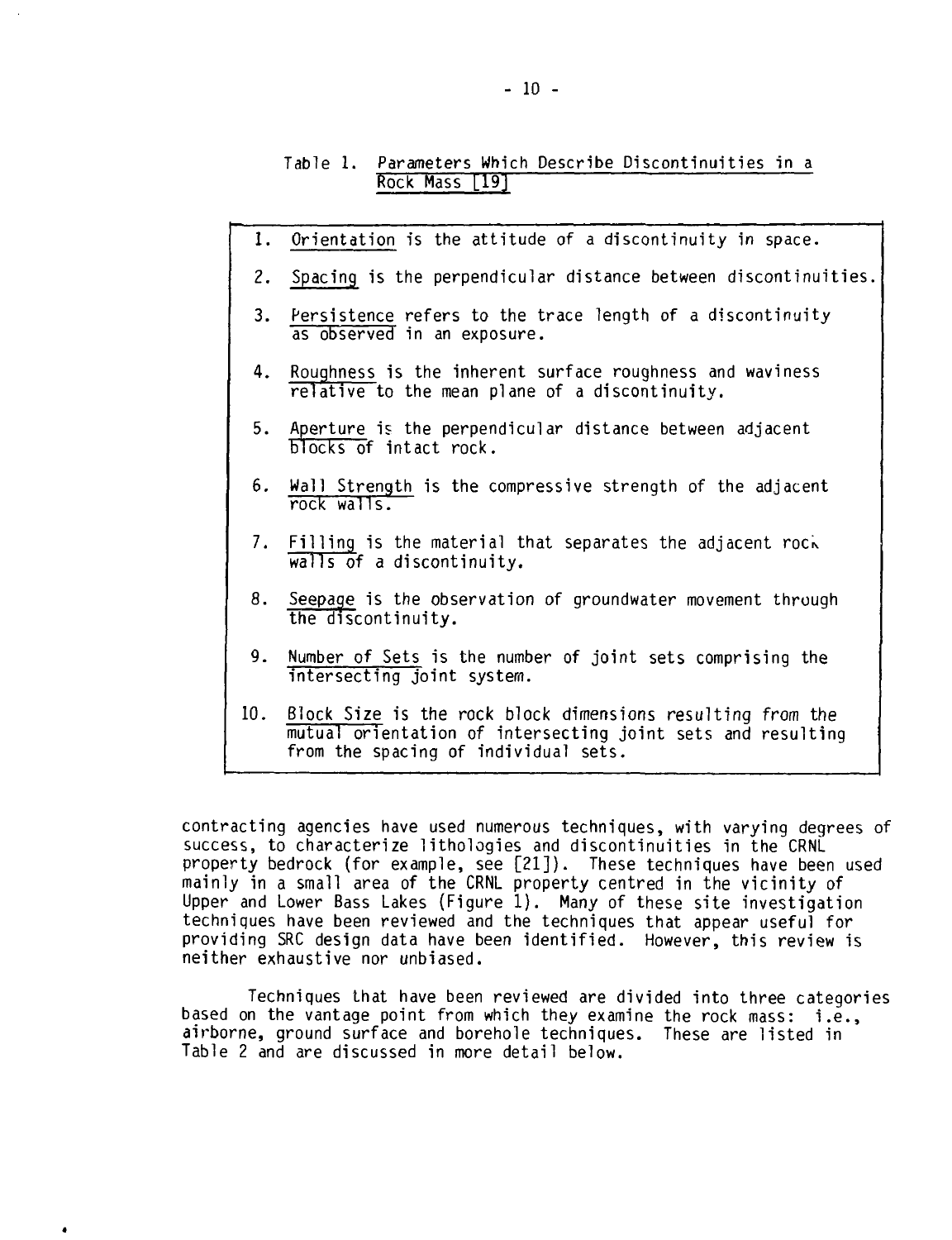## Table 2. Site Investigation Techniques for Describing Rock Mass Discontinuities



## 7. AIRBORNE TECHNIQUES

## 7.1 Discussion of Reported Results

Aerial photography and airborne geophysics are the two airborne remote sensing techniques that were used to study the geologic conditions in the vicinity of Upper and Lower Bass Lakes. Brown [8] and Raven [9] have used aerial photographs of the CRNL property to identify topographic lineaments. An example of an airphoto lineament interpretation is shown in Figure 5. Most of the lineaments that were observed on the aerial photographs were valleys or depressions. Many of the lineaments are believed to represent major structural features such as faults and shear zones. However, some of these lineaments may represent zones of selective weathering or areas which were preferentially eroded by glacial ice. In addition, the analysis of airphoto lineaments is partially subjective and different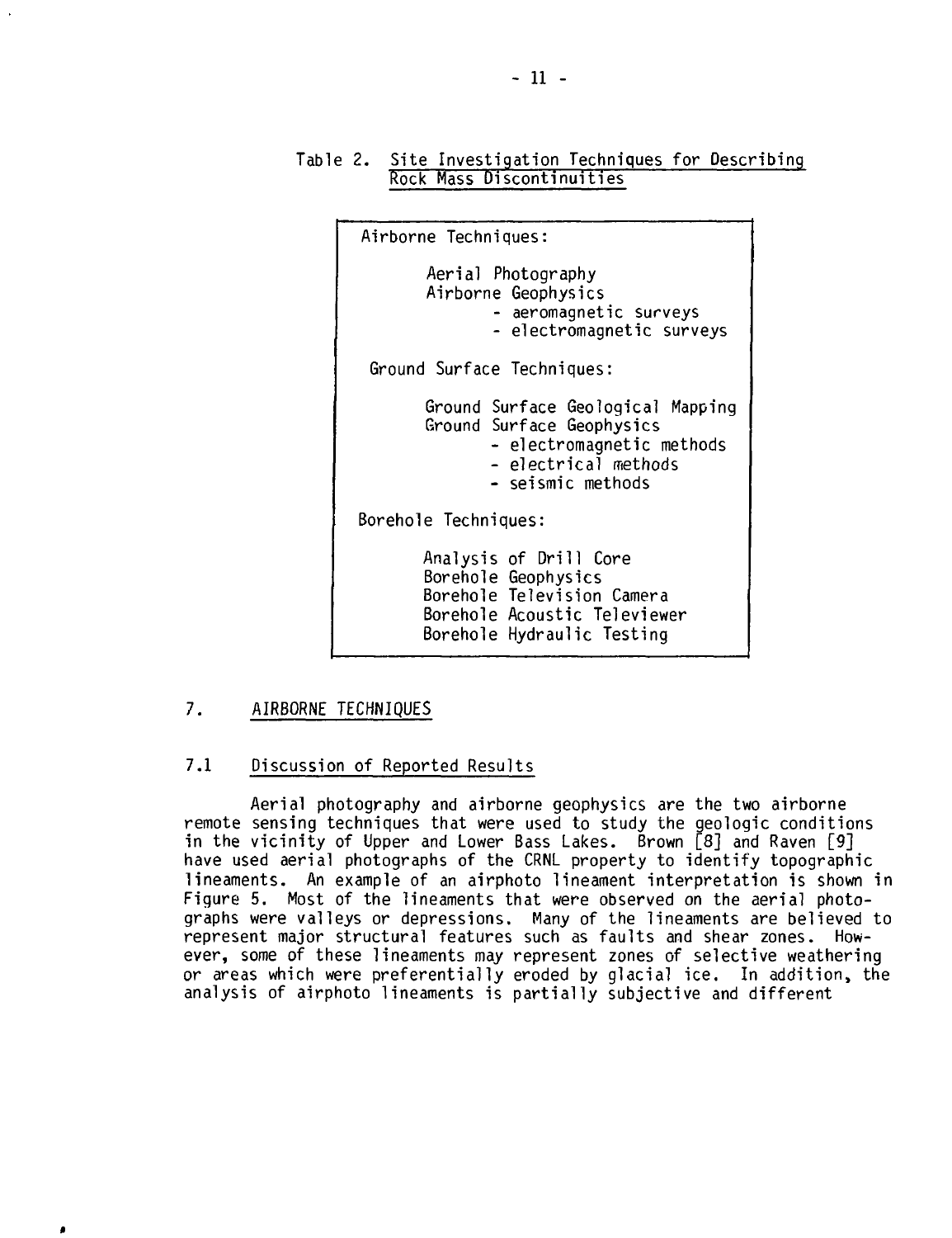

Figure 5. Traces of lineaments identified on 1:4800 scale air photograph (from Reference [9]).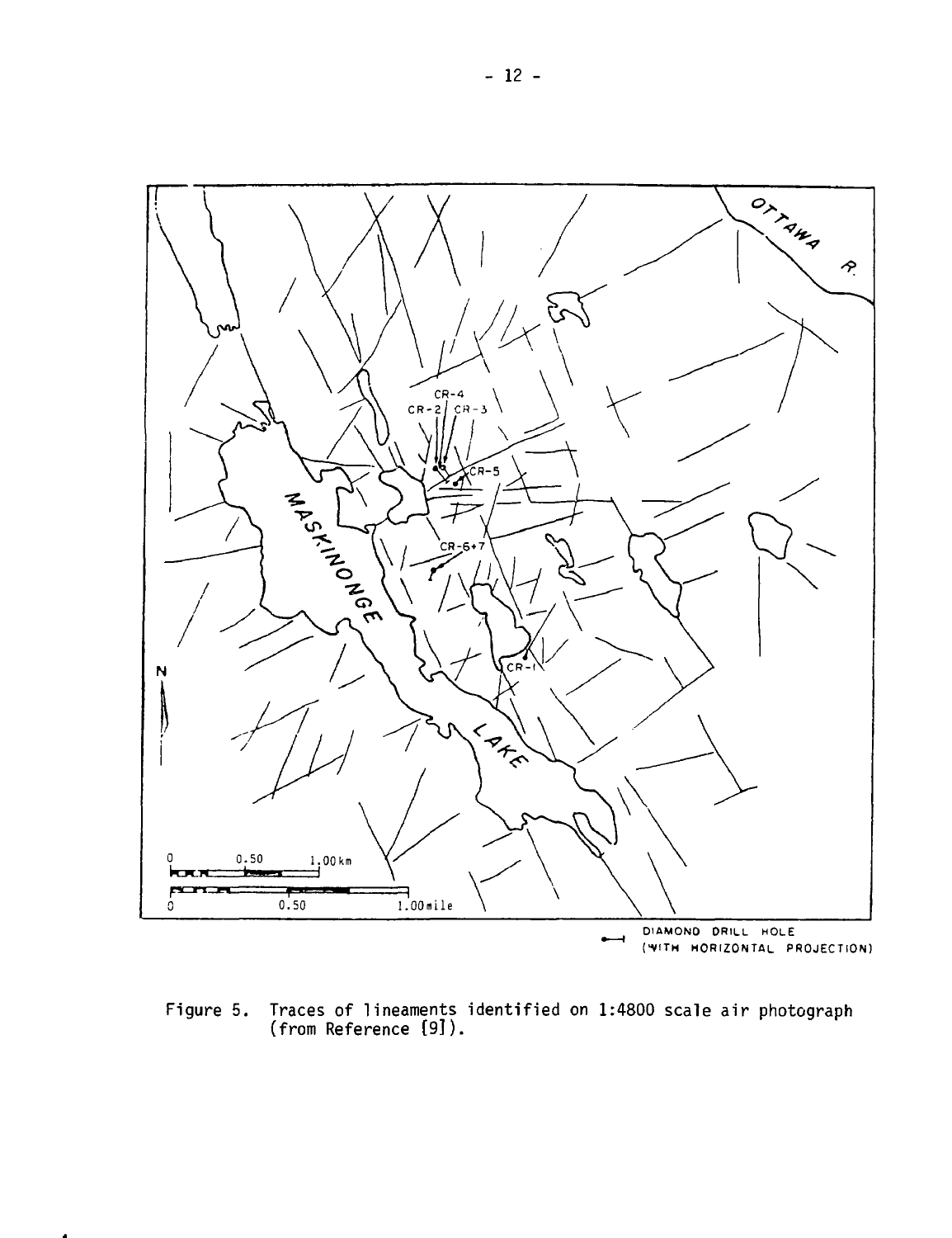investigators may see different lineaments. Aerial photographs taken under differing conditions also show different lineaments. Thus, several independent lineament surveys should be conducted.

Raven [9] has reported that a combination of airphoto lineament analysis and surface geological mapping was successful in establishing the location and orientation of a major east-west fault zone running through Upper Bass Lake. Raven and Gale [22] (cited in [9]) have shown that similar techniques employed at three Canadian mines were useful in predicting the occurrence of faults and shear zones to depths of 1000 to 1500 m. However, Merritt and Baecher [23] state: "Regional geology or local geology may be of use in projecting faults or large shears to unexplored parts of the rock mass, but poor correlation of the predicted and encountered geology in tunnelling casts doubt on the accuracy with which structural features at the surface can be projected into the rock mass".

Hayles [24] has reported the use of the two types of airborne geophysical techniques on the CRNL property: aeromagnetic (total-field and vertical gradient) and airborne electromagnetic surveys. The aeromagnetic surveys were successful in identifying two parallel east-west striking diabase dykes running across the property. These are part of the Grenville diabase dyke swarm found in the area.

## 7.2 Implications of Results

If all of the lineaments in Figure 5 represent structural features such as faults and shear zones, then it is evident that the CRNL property is comprised of a series of rock blocks with dimensions in the order of hundreds of metres. A suitably large rock block would have to be located to host a SRC and the location and properties of the bounding faults and shear zones determined.

On the CRNL property, the results of airborne electromagnetic surveys would be useful for identifying large-scale water-filled discontinuities in the rock mass. In addition, several airphoto lineament surveys should be conducted to identify possible locations of faults and shear zones. However, detailed information at depth cannot be obtained by using airborne techniques alone.

#### 8. GROUND SURFACE TECHNIQUES

#### 8.1 Discussion of Reported Results

Surface geological mapping of bedrock outcrops and ground surface geophysics were used on the CRNL property to identify discontinuities at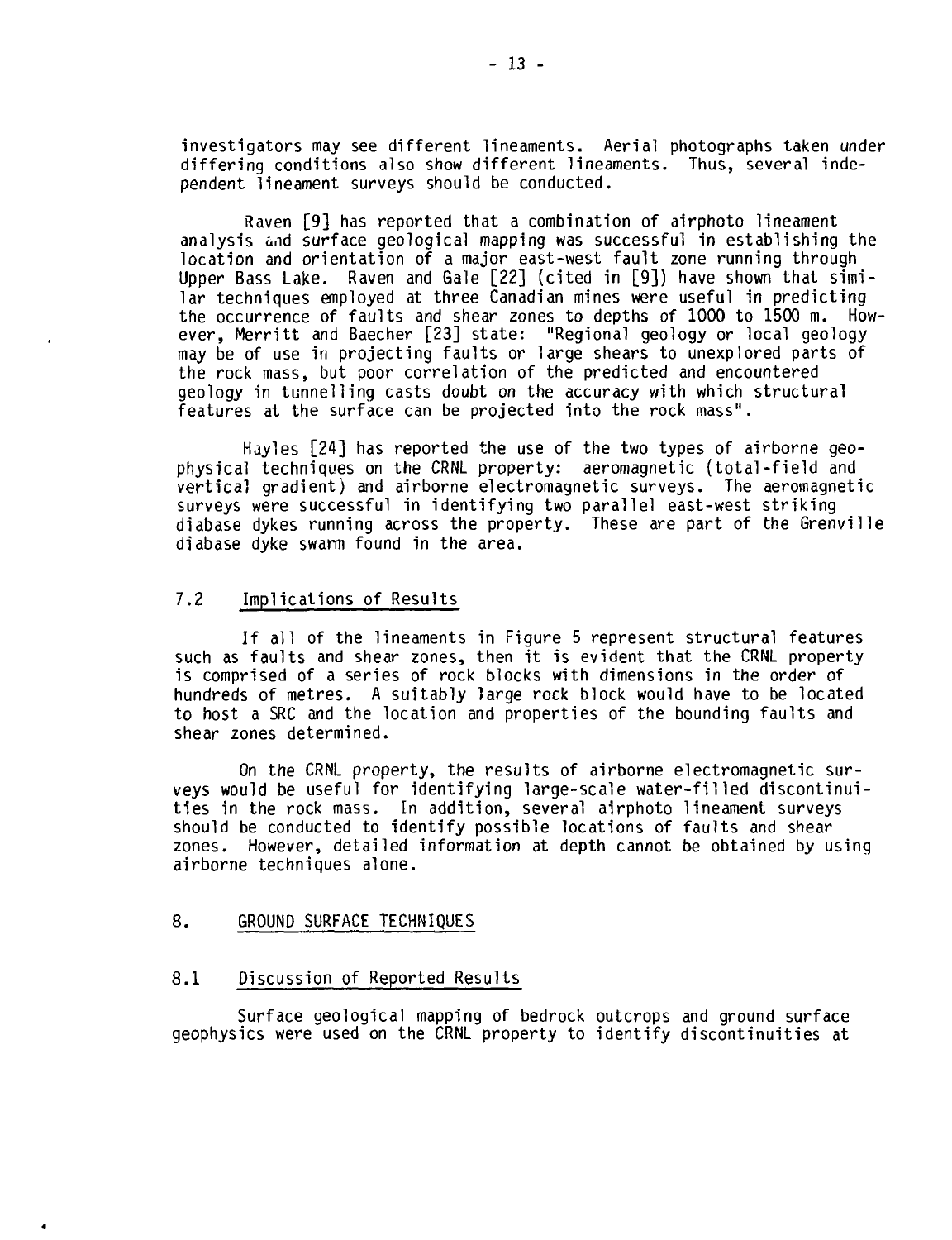**the bedrock surface. Several investigators [8, 9, 25] conducted surface fracture mapping surveys of the bedrock outcrops in the vicinity of the east side of Maskinonge Lake. The fracture data recorded during these investigations included some or all of the following: orientation, persistence, aperture, filling and roughness. These data were then further analyzed, in some cases by using computer-aided techniques (e.g. see [25]), to identify fracture sets, mean orientation, lengths, and spacing of the fractures. These studies have shown that within the large-scale rock blocks, the rock is intersected by joints and fractures which have spacings in the order of metres. At least three fracture sets were identified in this highly complex geologic setting.**

**Of the numerous ground surface geophysical techniques employed on the CRNL site, the electromagnetic and electrical methods appear to have been the most successful in defining the near-surface location of discontinuities. The Very Low Frequency-Electromagnetic (VLF-EM) technique and to a lesser degree the resistivity technique have met with some success in detecting weak conductors created by water-filled fracture zones in the top 100 to 200 m of bedrock [24, 26, 27]. However, Hayles [24] states that the VLF-EM technique responds to all resistivity contrasts in the subsurface including those created by differences in the conductive properties of the overburden and bedrock. This may pose problems in uniquely identifying rock discontinuities by the VLF-EM technique in overburden-covered areas. The interpretation of data produced by these electrical methods is limited to identifying the strike of a vertical to subvertical discontinuity. The depth to the feature and its structural dip are uncertainties due to limitations in these electrical methods.**

**Ground surface seismic techniques have been used on the CRNL property in an attempt to characterize the discontinuity network in the bedrock. For example, Wright [28] has described seismological experiments (surface and surface-to-borehole seismic velocity measurements) which were able to distinguish zones of different rock mass quality. In one case a seismic velocity minimum was correlated with a fault. Wright has suggested that the measurement of seismic wave velocities would be a useful method for assessing the quality of large blocks of rock.**

**Gagne" [29] conducted a seismic refraction survey on the CRNL property. Data from this survey was limited to depth-to-bedrock values and rock quality at the bedrock surface.**

**The high resolution reflection seismic technique was employed with little success on the CRNL property [30]. However, experience elsewhere has shown that this method, combined with an exploratory drilling program is a very useful technique for detecting subhorizontal fractures [31, 32]. Other investigations [25] indicate that subhorizontal structural features in the bedrock at the CRNL property are hydraulically significant. Thus,**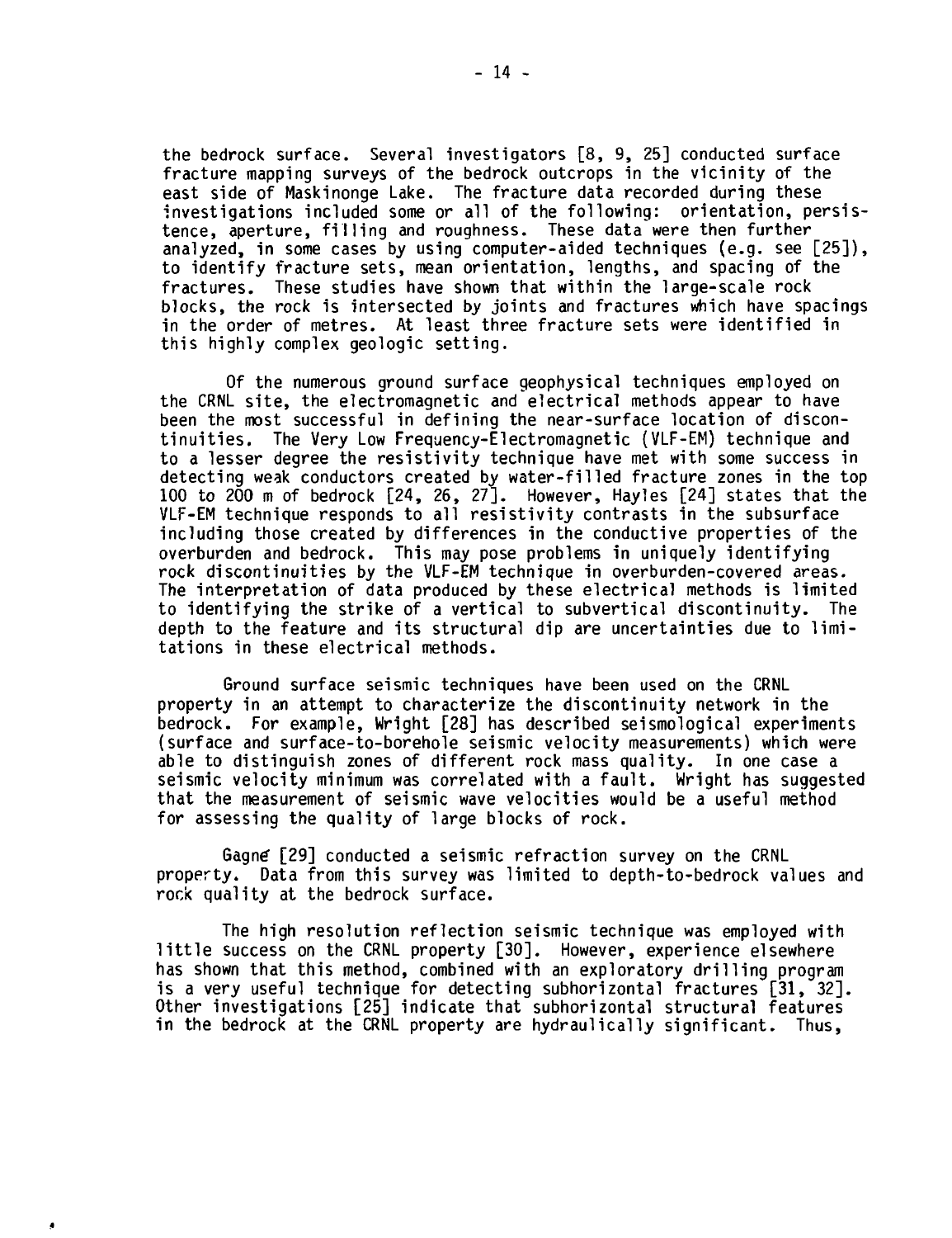any combination of site investigation techniques that shows some promise of detecting such features should be employed in a search for a suitable disposal site.

## 8.2 Implications of Results

The purpose of fracture mapping at the bedrock surface is to predict fracture patterns in the subsurface. The usefulness of this approach has been demonstrated [25] at CRNL at least to a depth of 50 m. However, it is unlikely that data on such fracture characteristics as aperture, filling and roughness can be extrapolated to the subsurface because of the effects of bedrock surface weathering and fracture closure by larger compressive stresses at depth. It may also be difficult to accurately predict subsurface fracture patterns or rock mass quality using bedrock surface data beyond a depth of 50 m. This is evident from the rock mass characteristics in the vicinity of CR6 (see Figure 5). The fracture log for this borehole [33] shows the significant increase in fracture density with depth below 50 m. This evidence suggests that a suitable location and design for the SRC must use boreholes to supplement the discontinuity data obtained by the ground surface methods.

## 9. BOREHOLE TECHNIQUES

 $\bullet$ 

#### 9.1 Discussion of Reported Results

Thirty-nine boreholes have been drilled at various locations in the vicinity of Maskinonge Lake since 1977. Twenty-four of these were cored (CR1-12, CR14-22, FS $\tilde{1}5^4$ -17) and 15 of the holes were air percussion drilled (CR13, FS1-14). Several borehole techniques have been used to define the lithologies and discontinuities intersected by these boreholes including the analysis of drill core, borehole geophysical logging, borehole television camera and acoustic televiewer logging, and borehole hydraulic testing.

The principal advantages of obtaining an oriented drill core is that the lithology and the fracture surfaces can be observed directly and the spatial attitude of the fractures and joints can be accurately determined. Direct observation of small-scale fracture surfaces will be useful for obtaining information on fracture surface roughness and wall strength. The drilling process limits the possibility of obtaining accurate data on

<sup>&</sup>lt;sup>4</sup> FS15 - Chalk River Flow System Study Area borehole number 15.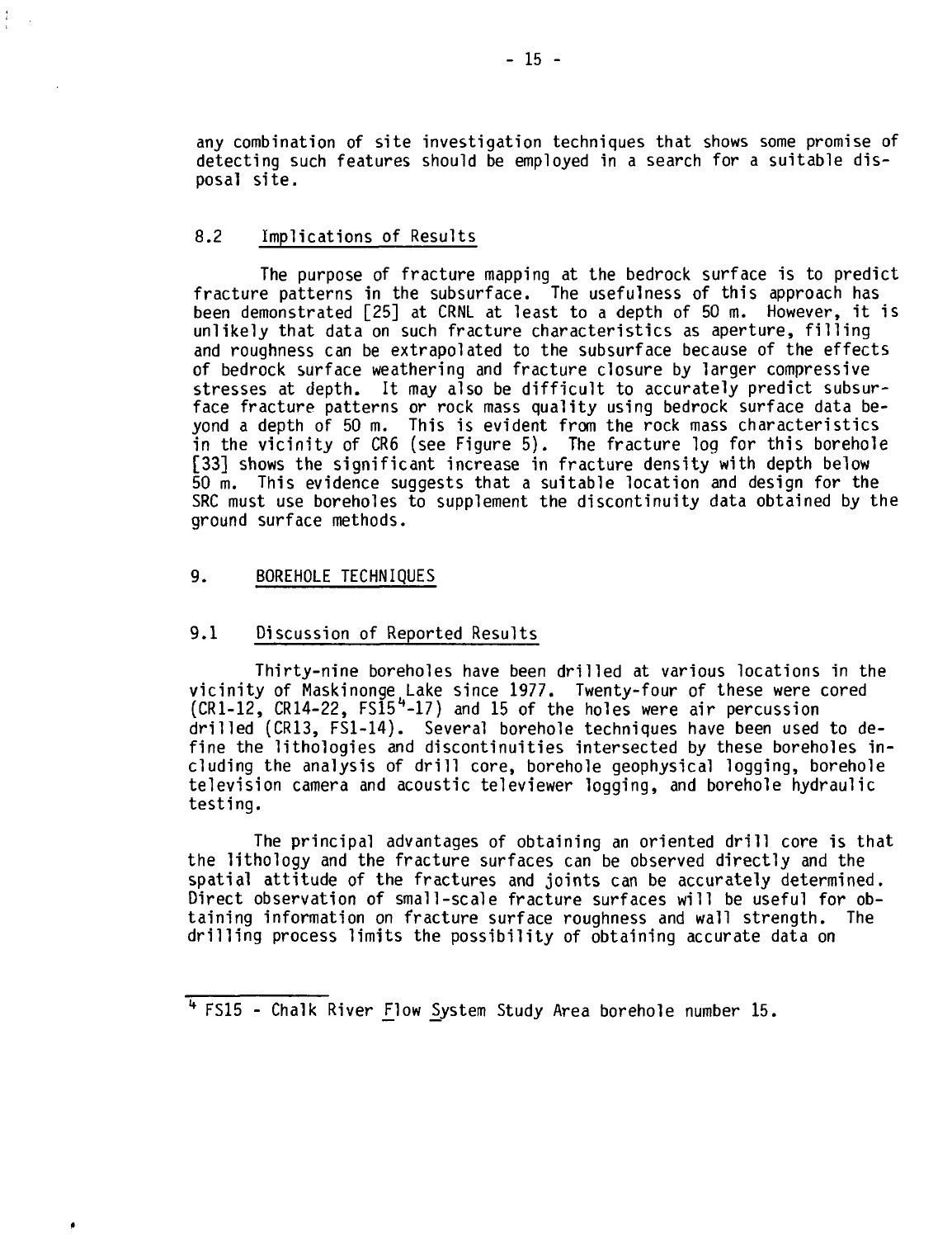discontinuity aperture due to disturbances caused by drilling. The direct observation of large-scale discontinuities such as shear zones or fault zones in drill core may be hampered by the fact that the rock core is highly disturbed during the drilling and core removal process [23]. A discontinuity in the rock mass which is filled with a soft clayey material could have this infilling washed out by the drilling process. Having accurate data about such weak zones is important for predicting the geomechanical and hydraulic behaviour of a rock mass.

A possible alternative to the use of drill core for defining lithology and discontinuities is to use percussion drilling techniques and to log the drill hole using borehole geophysical tools, a borehole television camera and/or acoustic televiewer. Davison, et al. [34] have found that the use of multiple borehole geophysical logging techniques (e.g. acoustic velocity, neutron, high-resolution caliper, gamma, resistivity and temperature) produce a set of signatures that contain anomalies. These anomalies could be correlated with the location of large open fractures. However, these techniques have limited resolution and cannot be used to define fracture geometry.

The acoustic televiewer and borehole television camera have been used extensively in CRNL boreholes to provide fairly accurate data on discontinuity location, orientation, spacing, filling and aperture at the borehole wall. However, neither the acoustic televiewer nor the borehole television camera could accurately identify those discontinuities which are hydraulically significant; that is, there may be many open fractures intersecting the borehole but all of them are not necessarily interconnected with other fractures and are thus not able to transmit water. Davison, et al. [34] state: "At the present state-of-the-art, there is no substitute for hydrologic testing to definitely establish the permeability of fractures in crystalline rock".

Davison [10] conducted numerous borehole hydraulic tests in a group of boreholes in the vicinity of CR6 to define the interconnectivity and aperture of the discontinuities intersected by these boreholes. The most commonly used technique was one which isolated a fracture or group of fractures with straddle packers. Water was injected into these fractures under known pressure gradient and volumetric fluid flow conditions. In the case where the tests were conducted on a group of fractures, it was often not practical to isolate individual fractures to determine their hydraulic properties; therefore, an equivalent aperture was calculated. The tests typically determined the hydraulic characteristics of the fractures in the immediate vicinity of the borehole. This part of the fracture is often damaged by drilling (either plugged or opened). Therefore, testing may have produced poor estimates of fracture aperture if the zone influencing the test was not extended beyond the damaged zone.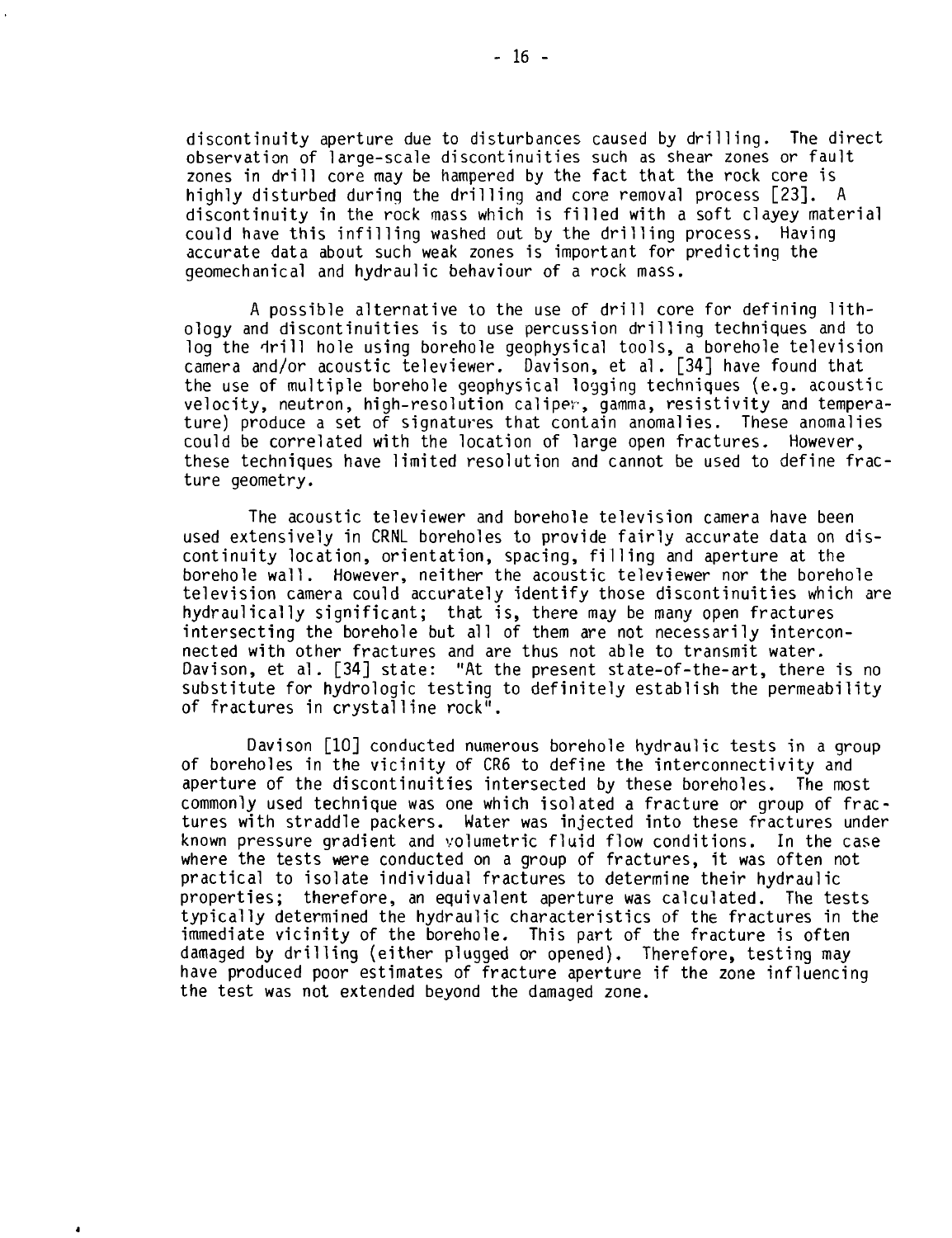The results of these borehole hydraulic tests show that the equivalent rock mass hydraulic conductivity ranges from 5 x 10<sup>-6</sup> m/s (a single open fracture with an equivalent aperture = 350 microns) to less than  $1$  x  $10$ -  $^{11}$  m/s in the intensely fractured and highly altered diabase unit [10]. It is worth noting that this range in hydraulic conductivity is characteristic of the gneiss as well as the diabase. Most of the fractures that have been shown to transmit water are complex rather than single planes [34].

Hydraulic interference and tracer tests were conducted in the group of boreholes in the vicinity of CR6 and FS group of holes [10, 35, 36]. These multiple borehole tests have shown that discrete and permeable fracture zones are interconnected over distances ranging from 10 to 40 m. (These zones were not identified by other borehole techniques or surface geophysical methods.) The tests were also used to determine the equivalent aperture of fractures at a distance from the boreholes which was not attainable by single borehole testing techniques. The multiple borehole test procedures are not routine and are expensive to conduct.

A number of experimental borehole geophysical techniques have been employed in the CRNL property bedrock in an attempt to define the hydraulic characteristics of discontinuities intersected by a borehole. Included in this group are the analysis of seismic tube waves [37], well-tide data [38] and acoustic waveforms [39]. Of these three techniques, the analysis of acoustic waveform data appears to be the most promising method of predicting fracture aperture and permeability. However, Davison, et al. [34] state that this technique is still in the early stages of development and is presently not suitable for routine use.

## 9.2 Implications of Results

Groundwater flow in rock will most likely be dominated by large discrete discontinuities or sets of discontinuities. Predictions of groundwater flow and radionuclide migration through the rock mass will require that these features be located and characterized by borehole hydraulic testing procedures. To achieve this at a scale which is necessary to predict radionuclide migration from a SRC disposal facility may be an elusive task. In addition, based on tracer test experiences [36] in the fractured crystalline rock, it will be difficult to predict radionuclide migration along well defined discontinuities.

The borehole techniques are the most reliable methods for obtaining data which describe the discontinuities in a rock mass. However, it must be emphasized that they can only provide data in the vicinity of the borehole. Even the combination of borehole data with information from remote sensing and ground surface methods will only give an approximate picture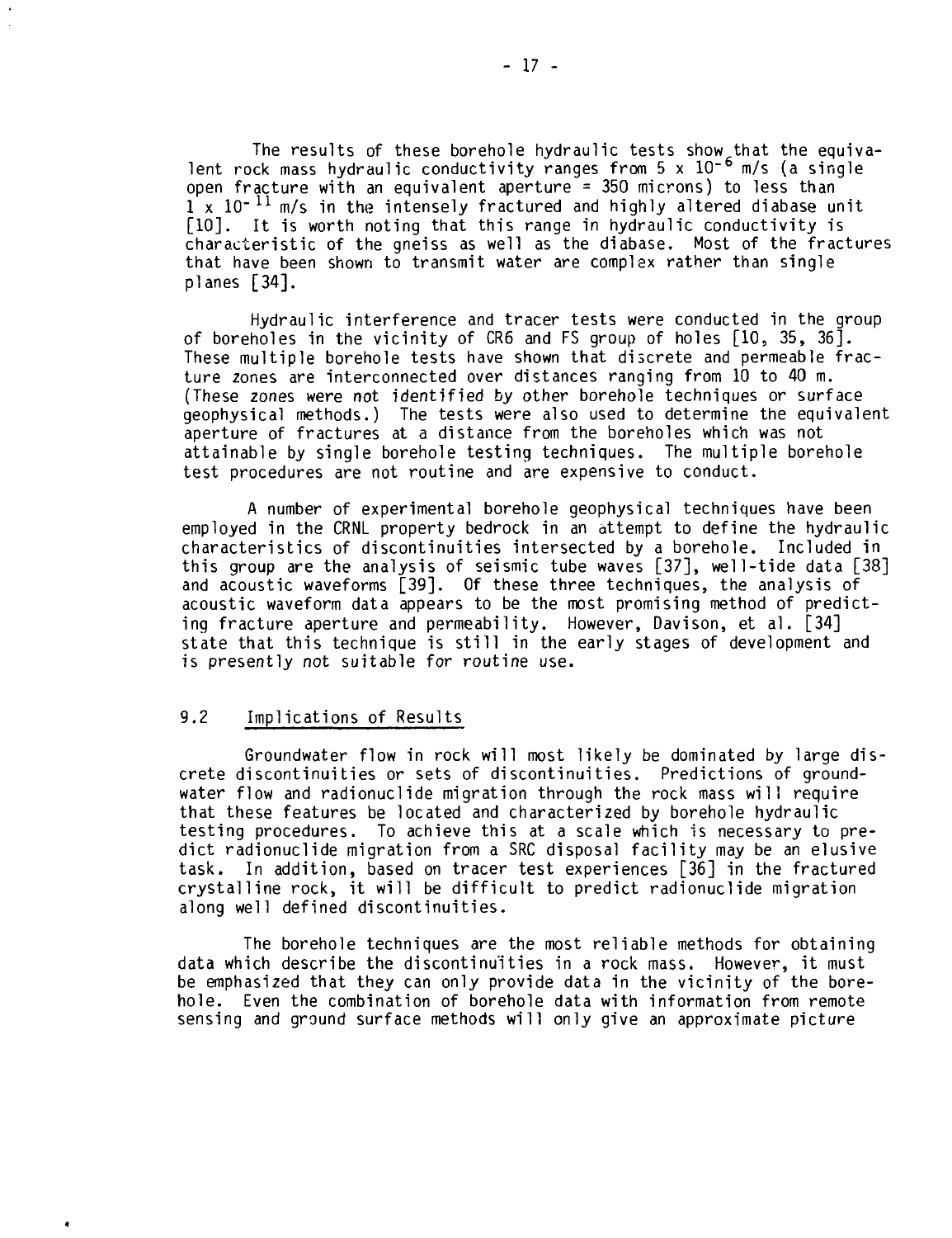of the complex geologic conditions that exist in the bedrock at the CRNL property. A pilot shaft or adit may have to be constructed at the selected site to confirm that the geologic and hydrogeologic conditions are as predicted. If unfavourable conditions are encountered during these test excavations then design changes may be warranted or a new site may have to be selected.

#### 10. CONCLUDING REMARKS

×

The construction of a SRC for a LLW and ILW disposal facility will require that site specific investigations be conducced on the CRNL property. The purpose of these investigations will be to find a suitable rock mass for hosting the facility, to obtain the necessary geologic and hydrogeologic data for designing the facility and for the assessment of its long-term performance.

Based on the observations of rock mass discontinuities in the vicinity of Upper and Lower Bass Lakes and on the aforementioned discussion about investigation techniques, the following approach to investigating the entire CRNL property bedrock is proposed. The objective of the site investigations will be to locate a relatively large and unfractured block of rock in which a SRC can be suitably located. A reconnaissance investigation of the entire CRNL property using a combination of airphoto lineament analysis, ground surface geological mapping and ground surface geophysics (in particular the electrical and electromagnetic methods) would be used to locate and assess large-scale vertical to subvertical discontinuities. However, the usefulness of these techniques will be hampered by the presence of overburden. In all locations the orientation and characteristics of large-scale discontinuities would have to be confirmed by drilling.

Large-scale rock blocks which appear to be suitable for hosting a SRC would be further evaluated using a drilling technique to determine rock mass quality. Since drilling can only determine rock mass quality at discrete locations, other methods which can assess larger volumes of rock should be used. The propagation of seismic energy through large volumes of fractured rock using either surface-to-borehole or cross borehole techniques might be a useful method of comparing the overall rock mass quality in potentially suitable large-scale rock blocks. In particular, geophysical cross-hole probing techniques probably hold the most promise for characterizing discontinuities in a volume of rock with dimensions up to 100 m on a side [40]. High-resolution seismic techniques supported with borehole information appears to be the optimum method of obtaining data describing the presence of large-scale horizontal to subhorizontal bedrock discontinuities.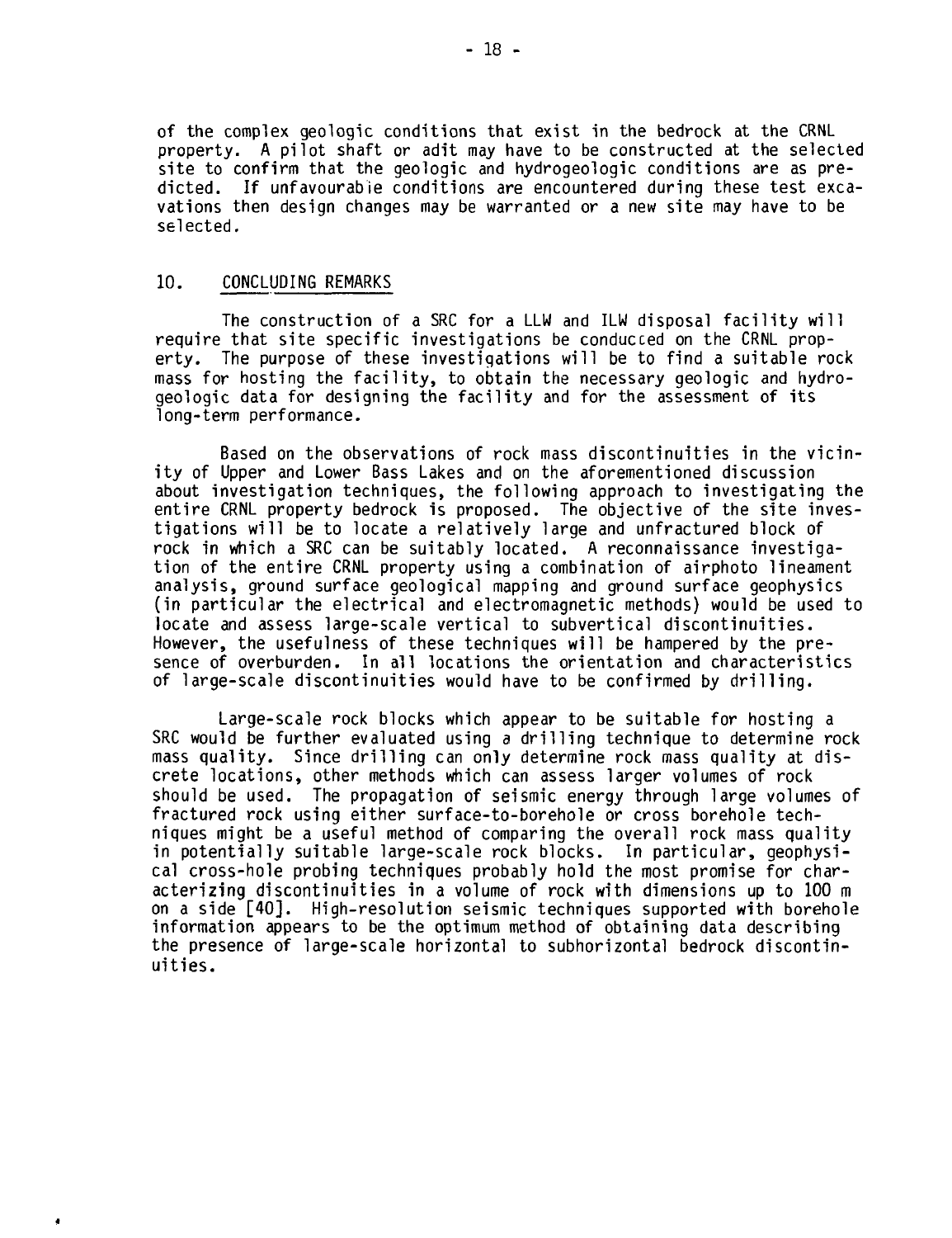Based on information acquired by the site investigations as well as other siting considerations, a suitable site for the SRC would be selected. At this stage more detailed site-specific information would be obtained regarding the location and characteristics of rock discontinuities and groundwater conditions at the selected site by using a combination of drill core analysis, borehole geophysical logging techniques, borehole television camera and acoustic televiewer logging and borehole hydraulic testing. These activities are costly and would only be used to acquire enough geologic and hydrogeologic information to conduct site-specific design studies and safety assessments for a SRC. For example, the data from these studies would be used to evaluate various configurations for a SRC, types of rock support, potential groundwater inflow quantities, the ability of the rock mass to take grout and potential groundwater flow patterns in the vicinity of a SRC. The ability of a SRC facility to safely contain the LLW and ILW during its hazardous lifetime would be evaluated using the geologic and hydrogeologic information.

#### 11. REFERENCES

- [1] Feraday, M.A. (1982), "Canadian Experience With the Storage and Disposal of Low- and Intermediate-Level Wastes", pp. 411-429 in Proc. Symposium on Low-Level Waste Disposal, U.S. Nuclear Regulatory Commission, Washington, D.C., 1982 September. CONF. 820911, Vol. 3.
- [2] Dixon, D.F. (1981), "Strategy for the Disposal of Low- and Intermediate-Level Radwastes in Canada", pp. 30-36 in Studies of Reactor Waste Conditioning and Disposal at CRNL, Atomic Energy of Canada Limited, Report AECL-7551. Also as AECL-7439.
- [3] Morrison, J.A. (1975), "AECL Experience in Managing Radioactive Wastes from Canadian Nuclear Reactors", Atomic Energy of Canada Limited, Report AECL-4707.
- [4] Beamer, N.V. (1981), "Radwaste Incineration at CRNL", pp. 3-9 in Studies of Reactor Waste Conditioning and Disposal at CRNL, Atomic Energy of Canada Limited, Report AECL-7551. Also as AECL-7437.
- [5] Buckley, L.P. and W.H, Pettipas (1981), "Bituminization of Reactor Wastes: Development, Design and Demonstration", Atomic Energy of Canada Limited, Report AECL-7338.
- [6] Pettipas, W.H. (1982), "Design of the CRNL Radwaste Solidification Plant", pp. 578-581 in Proc. American Nuclear Society Topical Meeting: The Treatment and Handling of Radioactive Waste, Richland, Wash., 1982 April.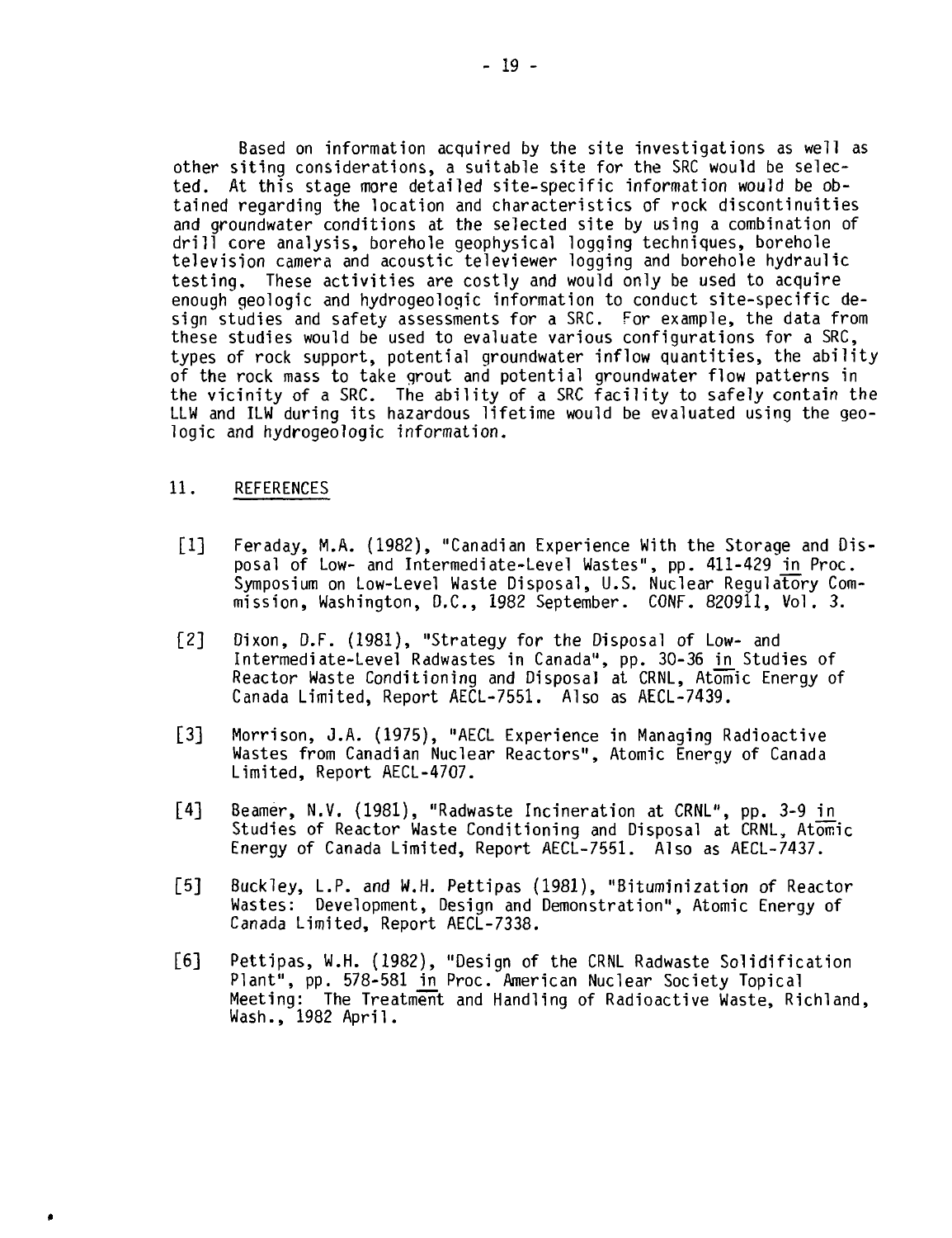- [7] Schonherr, J.S. and P. White (1981), "Conceptual Design Study for a Shallow Hardrock Repository for the Disposal of Reactor Wastes", Unpublished Report Technical Record TR-300, Atomic Energy of Canada Limited, Research Company, Chalk River, Ontario, KOJ 1J0.
- [8] Brown, P.A. (1981), "Progress Report on Surface Geological Program for Nuclear Fuel Waste Management, 1978/79", Unpublished Report Technical Record TR-38, Atomic Energy of Canada Limited, Research Company, Chalk River, Ontario, KOJ 1J0.
- [9] Raven, K.G. (1980), "Studies in Fracture Hydrology at Chalk River Nuclear Laboratories: 1977/78/79", Unpublished Report Technical Record TR-113, Atomic Energy of Canada Limited, Research Company, Chalk River, Ontario, KOJ 1J0.
- [10] Davison, C.C. (1981), "Physical Hydrogeologic Measurements in Fractured Crystalline Rock - Summary of 1979 Research Programs at WNRE and CRNL", Unpublished Report Technical Record TR-161, Atomic Energy of Canada Limited, Research Company, Chalk River, Ontario, KOJ 1J0.
- [11] Basharr, P.W., D.H. Weichert and M.J. Berry (1979), "Regional Assessment of Seismic Risk in Eastern Canada", Bulletin of Seismological Society of America 69(5): 1567-1602.
- [12] Davison, C.C. and R. Pearson (1982), "Hydrogeological Methods", pp. 50-69 in The Geoscience Program - Proceedings Twelfth Information Meeting of the Nuclear Fuel Waste Management Program, Unpublished Report Technical Record TR-200, Vol. 1, Atomic Energy of Canada Limited, Research Company, Chalk River, Ontario, KOJ 1J0.
- [13] Gale, J.E. (1982), "Assessing the Permeability Characteristics of Fractured Rock", in Recent Trends in Hydrogeology, Ed. T.N. Narasinhan, Geological Society of America, Boulder, Special Paper 189.
- [14] Louis, C. (1972), "Rock Hydraulics", in Rock Mechanics, Ed. L. Muller, Springer-Verlag, New York.
- [15] Witherspoon, P.A., J.S.Y. Wang, K. Iwai and J. Gale (1979), "Validity of Cubic Law for Fluid Flow in a Deformable Rock Fracture", Lawrence Berkeley Laboratory, Technical Report 23, Berkeley, Calif.
- [16] Barton, N., R. Lien and J. Lunde (1975), "Estimation of Support Requirements for Underground Excavations", Proc. Sixteenth Symposium on Rock Mechanics, 1975 September 22-24, Minneapolis, Minn.

 $\bullet$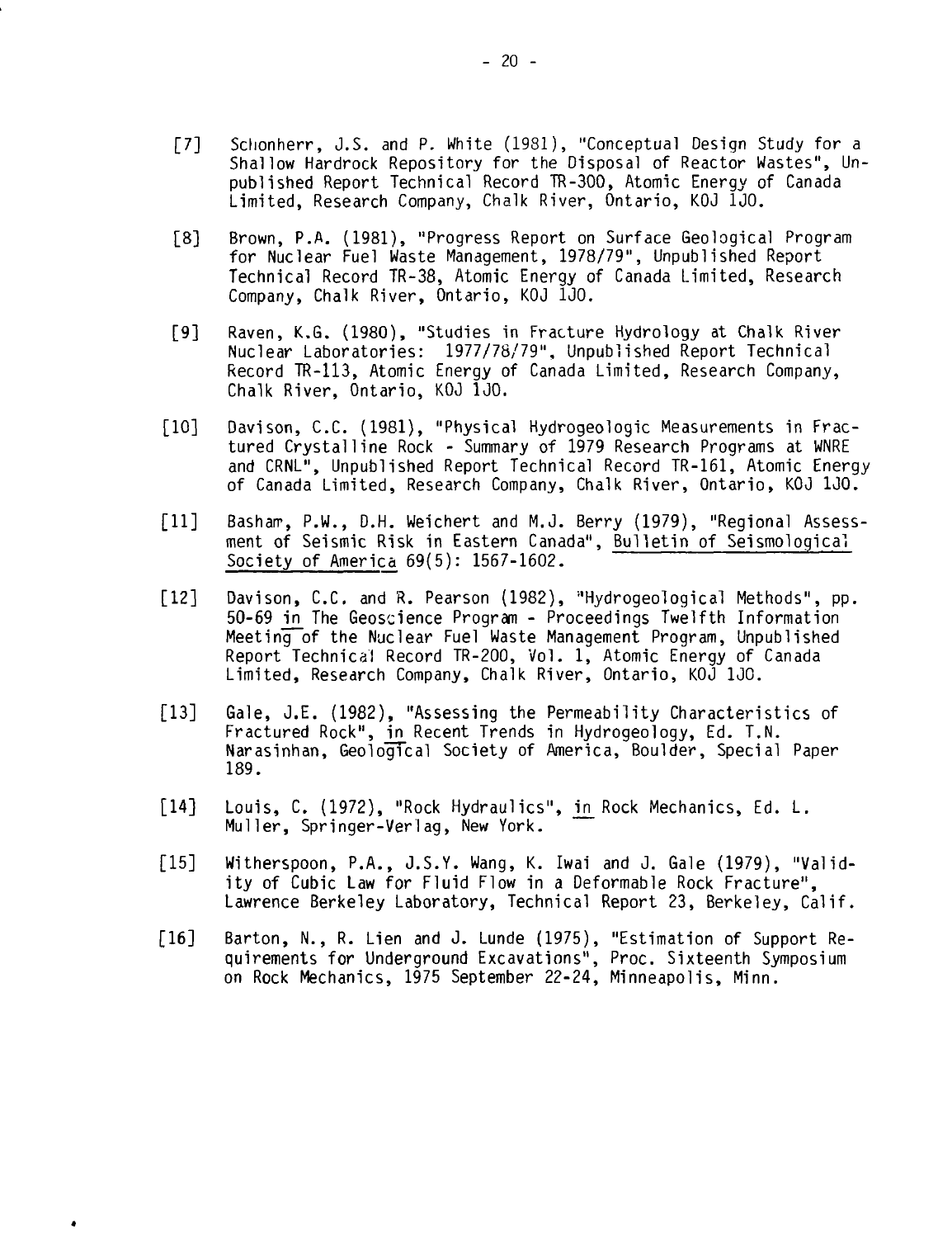- [17] Hoek, E. and E.T. Brown (1980), "Underground Excavations in Rock", Institute of Mining and Metallurgy, London.
- [18] Deere, D.U. (1966), "Geological Considerations", pp. 1-20 in Rock Mechanics in Engineering Practice, Eds. K.G. Stagg and O.C. Zienkiewicz, John Wiley & Sons, London.
- [19] Barton, N. (Co-ordinator) (1978), "Suggested Methods for the Quantitative Description of Discontinuities in Rock Masses", International Journal of Rock Mechanics & Mining Services 15: 319-368.
- [20] Boulton, J. (1978), "Management of Radioactive Fuel Waste, The Canadian Disposal Program", Atomic Energy of Canada Limited, Report AECL-6314.
- [21] Dixon, D.F. and M.D. Thomas, (Eds.), "Proceedings of the Workshop on Geophysical and Related Geoscientific Studies at Chalk River, 1983 December 14-15, Ottawa, Ontario". In preparation.
- [22] Raven, K.G. and J.E. Gale (1977), "Project 740057: Subsurface Containment of Solid Radioactive Waste: A Study of the Surface and Subsurface Structural and Groundwater Conditions at Selected Underground Mines and Excavations", Unpublished Report, Geological Survey of Canada, EMR-GSC-RW Internal Report #1-77, Ottawa, Ont.
- [23] Merritt, A.H. and G.B. Baecher (1981), "Site Characterization in Rock Engineering", pp. 47-64 in Proceedings 22nd Symposium on Rock Mechanics, Boston, Mass.
- [24] Hayles, J.G. (1982), "Geoscience Research at the Chalk River Research Area", pp. 203-225 in The Geoscience Program - Proceedings Twelfth Information Meeting of the Nuclear Fuel Waste Management Program, Unpublished Report Technical Record TR-200, Vol. II, Atomic Energy of Canada Limited, Research Company, Chalk River, Ontario, KOJ 1J0.
- [25] Raven, K.G. and J.A. Smedley (1982), "CRNL Groundwater Flow Study: Summary of FY1981 Research Activities", Unpublished Report, National Hydrology Research Institute, Environment Canada, Ottawa, Ont.
- [26] Hayles, J.G. and A.K. Sinha (1982), "A Portable Local VLF Transmitter for Geological Fracture Mapping", Unpublished Report Technical Record TR-144, Atomic Energy of Canada Limited, Research Company, Chalk River, Ontario, KOJ 1JO.
- [27] Scott, W.J., "VLF Surveys at Chalk River". Presented at Workshop on Geophysical and Related Geoscientific Studies at Chalk River, 1983 December 14-15, Ottawa, Ont. Proceedings in preparation.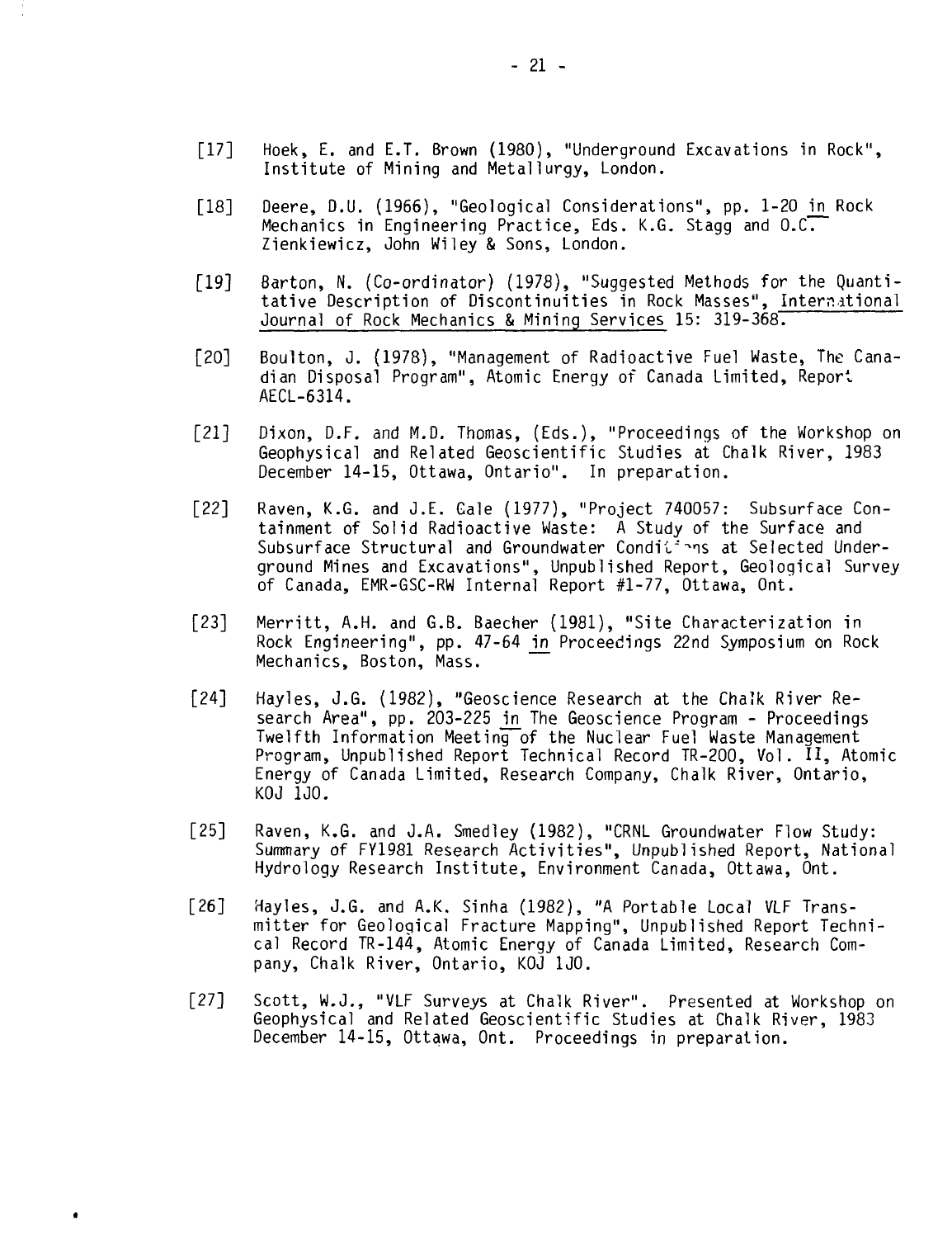- [28] Wright, C. (1982), "Seismological Studies in a Rock Body at Chalk River, Ontario and Their Relation to Fractures", Canadian Journal of Earth Sciences 19(8): 1535-1547.
- [29] Gagne, R.M. (1980), "Progress Report on Surface Seismic Refraction Surveys", Unpublished Report Technical Record TR-45, Atomic Energy of Canada Limited, Research Company, Chalk River, Ontario, KOJ 1J0.
- [30] Mair, J.A. and C.P. Lam (1979), "Seismic Lateral Studies: High Resolution Seismic Reflection Project", Unpublished Report, Oept. of Energy, Mines and Resources, Report No. RW/GPH 79-009, Ottawa, Ont.
- [31] Mair, J.A. and A.G. Green (1981), "High-Resolution Seismic Reflection Profiles Reveal Fracture Zones Within a Homogeneous Granite Batholith", Nature 294(5840): 439-442.
- [32] Green, A.G. and J.A. Mair (1983), "Subhorizontal Fractures in a Granitic Pluton: Their Detection and Implications for Radioactive Waste Disposal", Geophysics 48(11): 1428-1499.
- [33] Dugal, J.J.B. and D.C. Kamineni, "Lithology, Fracture Intensity, and Fracture Filling of Drill Core from the Chalk River Resection Area", Presented at Workshop on Geophysical and Related Geoscientific Studies at Chalk River, 1983 December 14-15, Ottawa, Ont. Proceedings in preparation.
- [34] Davison, C.C., W.S. Keys and F.L. Paillet (1982), "Use of Borehole -Geophysical Logs, Hydrologic Tests to Characterize Crystalline Rock for Nuclear Waste Storage, Whiteshell Nuclear Research Establishment, Manitoba, and Chalk River Nuclear Laboratories, Ontario, Canada", Office of Nuclear Waste Isolation, Battelle Memorial Institute, Report ONWI-418, Columbus, Ohio.
- [35] Novakowski, K.S., P.A. Flavelle, K.G. Raven and E.L. Cooper, "Determination of Ground Water Flow Pathways in Fractured Crystalline Rock Using a Radioactive Tracer", Submitted to Int. J. of Applied Radiation and Isotopes. Accepted 1984 October, in press.
- [36] Raven, K.G., K.S. Novakowski and D.J. Bottomley (1984), "Hydrogeologic Research at the Chalk River Research Area", pp. 11-29 in Proceedings Sixteenth Information Meeting of the Nuclear Fuel Waste Management Program, Unpublished Report Technical Record TR-218, Atomic Energy of Canada Limited, Research Company, Chalk River, KOJ 1J0.
- [37] Huang, C.F. and J.A. Hunter (1981), "The Correlation of Tube Wave Events With Open Fractures in Fluid-Filled Boreholes", Unpublished Report Technical Record TR-162, Atomic Energy of Canada Limited, Research Company, Chalk River, Ontario, KOJ 1J0.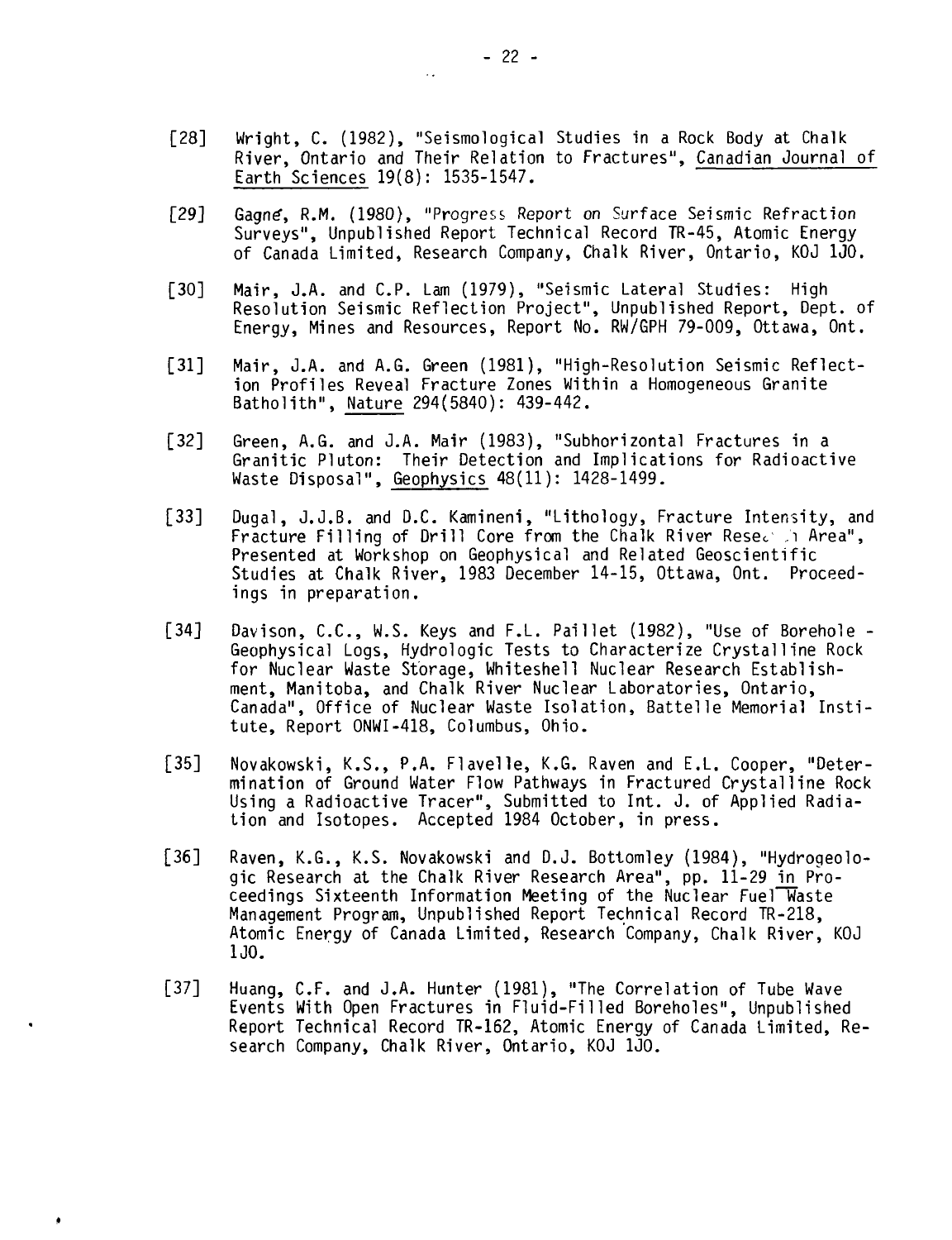- [38] Bower, D.R. (1983), "Bedrock Fracture Parameters From the Interpretation of Well Tides", Journal of Geophysical Research 88(B6): 5025-5035.
- [39] Paillet, F.L. (1983), "Acoustic Characterization of Fracture Permeability at Chalk River, Ontario", Canadian Geotechnical Journal 20(3): 468-476.
- [40] Nelson, P.H. (1982), "Advances in Borehole Geophysics for Hydrology" <u>in</u> Recent Trends in Hydrogeology, Ed. T.N. Narasinhan, Geological Society of America, Boulder, Special Paper 189.

 $\ddot{\phantom{0}}$